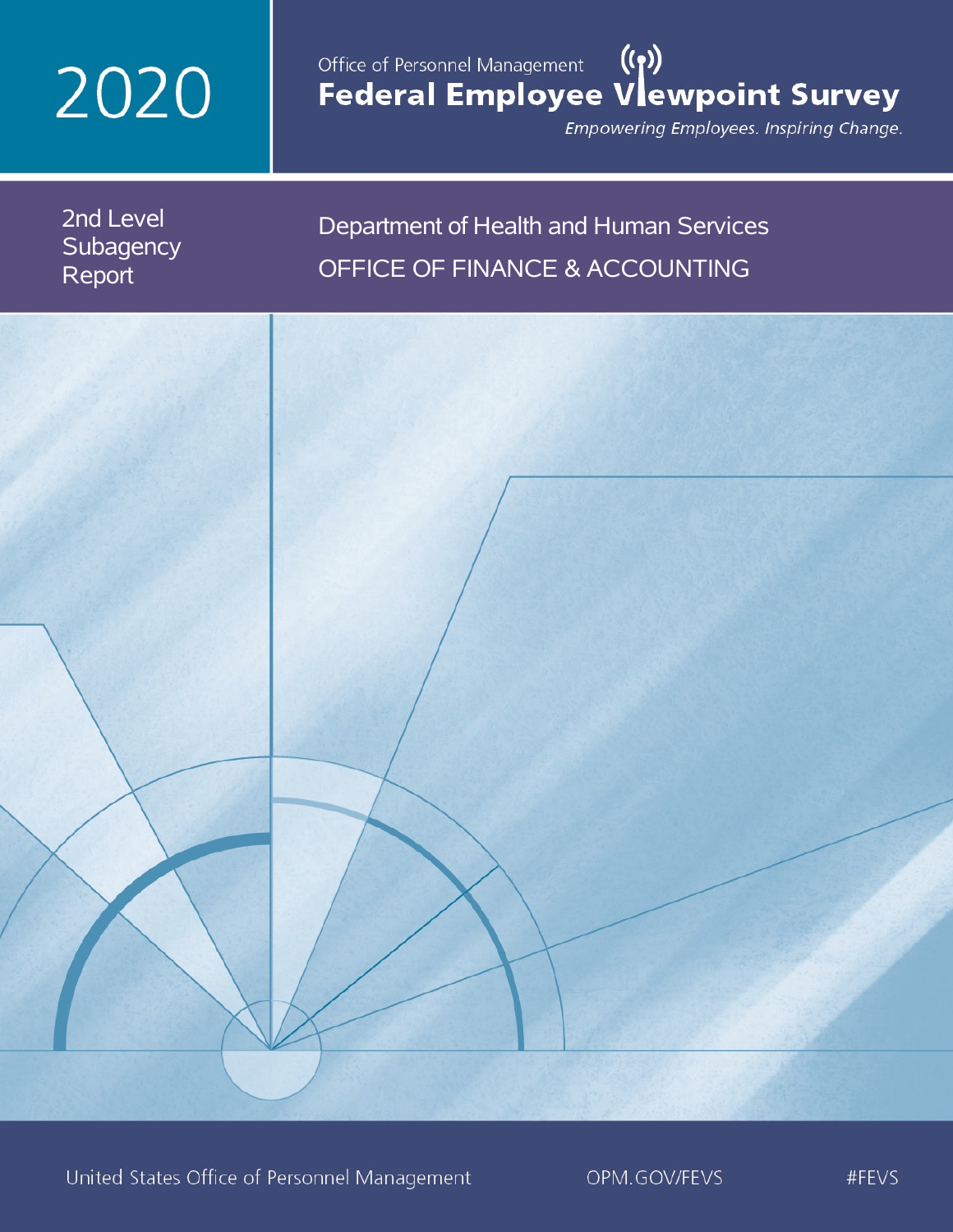## **Department of Health and Human Services OFFICE OF FINANCE & ACCOUNTING** *2nd Level Subagency Report*

This 2020 OPM Federal Employee Viewpoint Survey Report provides summary results for the core FEVS, telework, work-life, and demographic items for your subagency, including comparisons to your department or agency.

#### **Response Summary**

| <b>Organizations</b>                      | <b>Surveys</b><br>Completed | <b>Response</b><br>Rate |
|-------------------------------------------|-----------------------------|-------------------------|
| Governmentwide                            | 624.800                     | 44.3%                   |
| Department of Health and Human Services   | 50,393                      | 70.6%                   |
| Indian Health Service                     | 7.101                       | 54.7%                   |
| <b>OFFICE OF FINANCE &amp; ACCOUNTING</b> | 29                          | 76.3%                   |

#### **Top 10 Positive & Negative Items and Leading & Trailing Your Comparison Group**

These sections provide high level information on how your sub-agency is doing.

#### **Main Report Results**

The results include response percentages for each survey item. The definitions for the Positive, Neutral, and Negative response percentages vary in the following ways across the three primary response scales used in the survey:

Positive: *"Strongly Agree* and *Agree"* or *"Very Satisfied* and *Satisfied"* or *"Very Good* and *Good"* Neutral: *"Neither Agree nor Disagree"* or *"Neither Satisfied nor Dissatisfied"* or *"Fair"* Negative: *"Disagree* and *Strongly Disagree"* or *"Dissatisfied* and *Very Dissatisfied"* or *"Poor* and *Very Poor"*

Positive, Neutral, and Negative percentages are based on the total number of responses (N) that are in these three categories. The number of *Do Not Know (DNK), Choose Not to Participate, Not Available to me,* or *Unaware of Programs* responses, where applicable, is listed separately.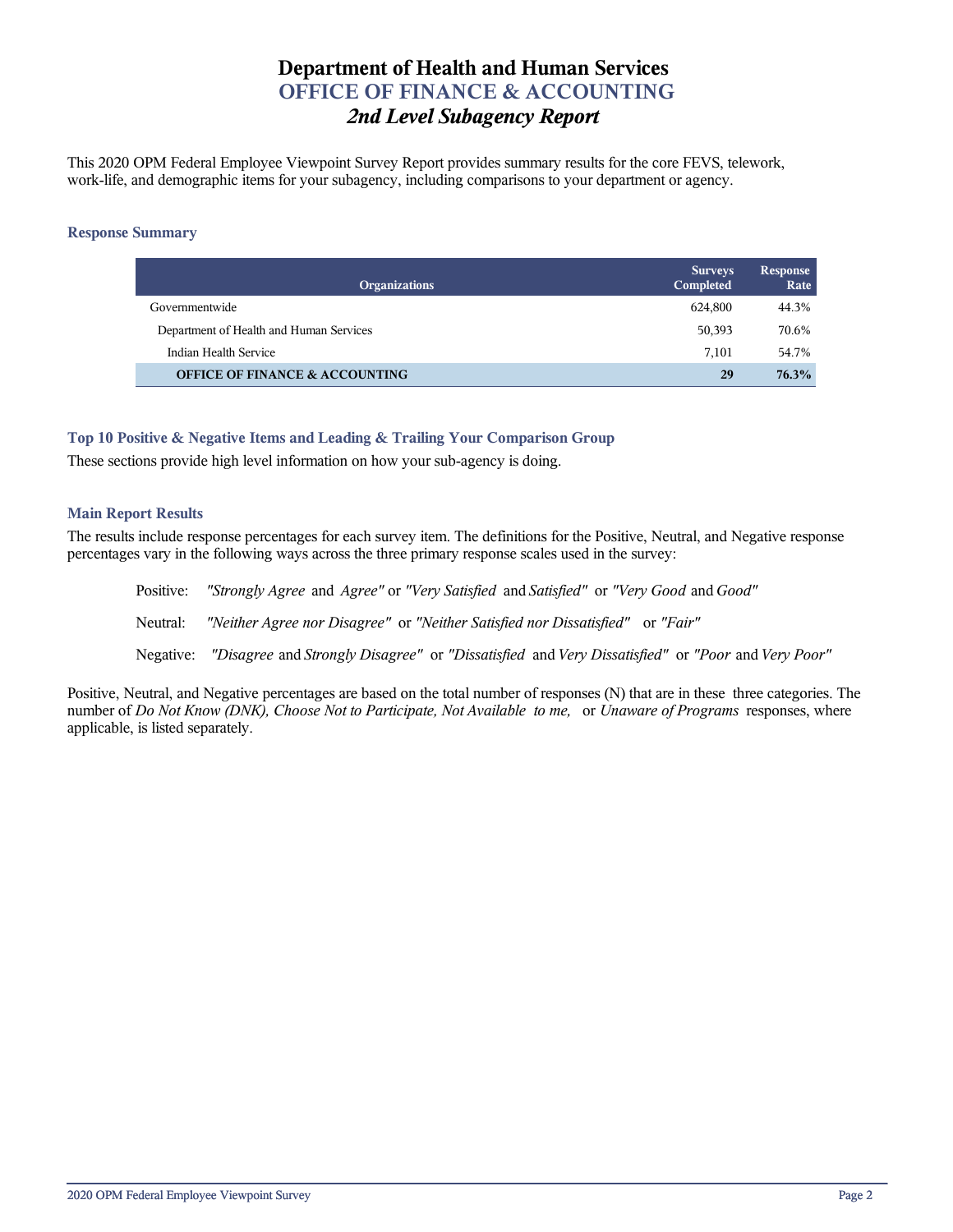#### **Top 10 Positive & Negative Items**

The figures below highlight the top 10 positive and negative results from the survey to help you quickly identify the most positive and most negative aspects of the organizational environment (only items 1 to 10 and 12 to 38 are included). Use this snapshot as a quick reference or overview of your OPM FEVS results.

#### *Highest Percent Positive*

| 93.3% | Employees are protected from health and<br>safety hazards on the job. (Q15)                              |
|-------|----------------------------------------------------------------------------------------------------------|
| 93.2% | I know how my work relates to the agency's<br>goals. $(Q7)$                                              |
| 83.1% | I know what is expected of me on the job.<br>(Q4)                                                        |
| 80.3% | I can disclose a suspected violation of any<br>law, rule or regulation without fear of<br>reprisal. (Q8) |
| 79.7% | My agency is successful at accomplishing its<br>mission. $(Q16)$                                         |
| 79.7% | My supervisor supports my need to balance<br>work and other life issues. (Q19)                           |
| 79.7% | Overall, how good a job do you feel is being<br>done by your immediate supervisor? (Q25)                 |
| 79.7% | Managers communicate the goals of the<br>organization. (Q28)                                             |
| 79.7% | I have a high level of respect for my<br>organization's senior leaders. (Q31)                            |

76.4% My supervisor treats me with respect. (Q23)

#### *Highest Percent Negative*

- 27.1% In my work unit, differences in performance are recognized in a meaningful way. (Q12)
- 27.0% My workload is reasonable. (Q5)
- 25.0% In my work unit, steps are taken to deal with a poor performer who cannot or will not improve. (Q10)
- 21.0% I feel encouraged to come up with new and better ways of doing things.  $(Q2)$
- 19.7% I can disclose a suspected violation of any law, rule or regulation without fear of reprisal. (Q8)
- 17.6% How satisfied are you with the information you receive from management on what's going on in your organization? (Q34)
- 16.9% I am given a real opportunity to improve my skills in my organization. (Q1)
- 16.9% Supervisors in my work unit support employee development. (Q21)
- 16.9% Overall, how good a job do you feel is being done by your immediate supervisor? (Q25)
- 16.9% How satisfied are you with the recognition you receive for doing a good job? (Q35)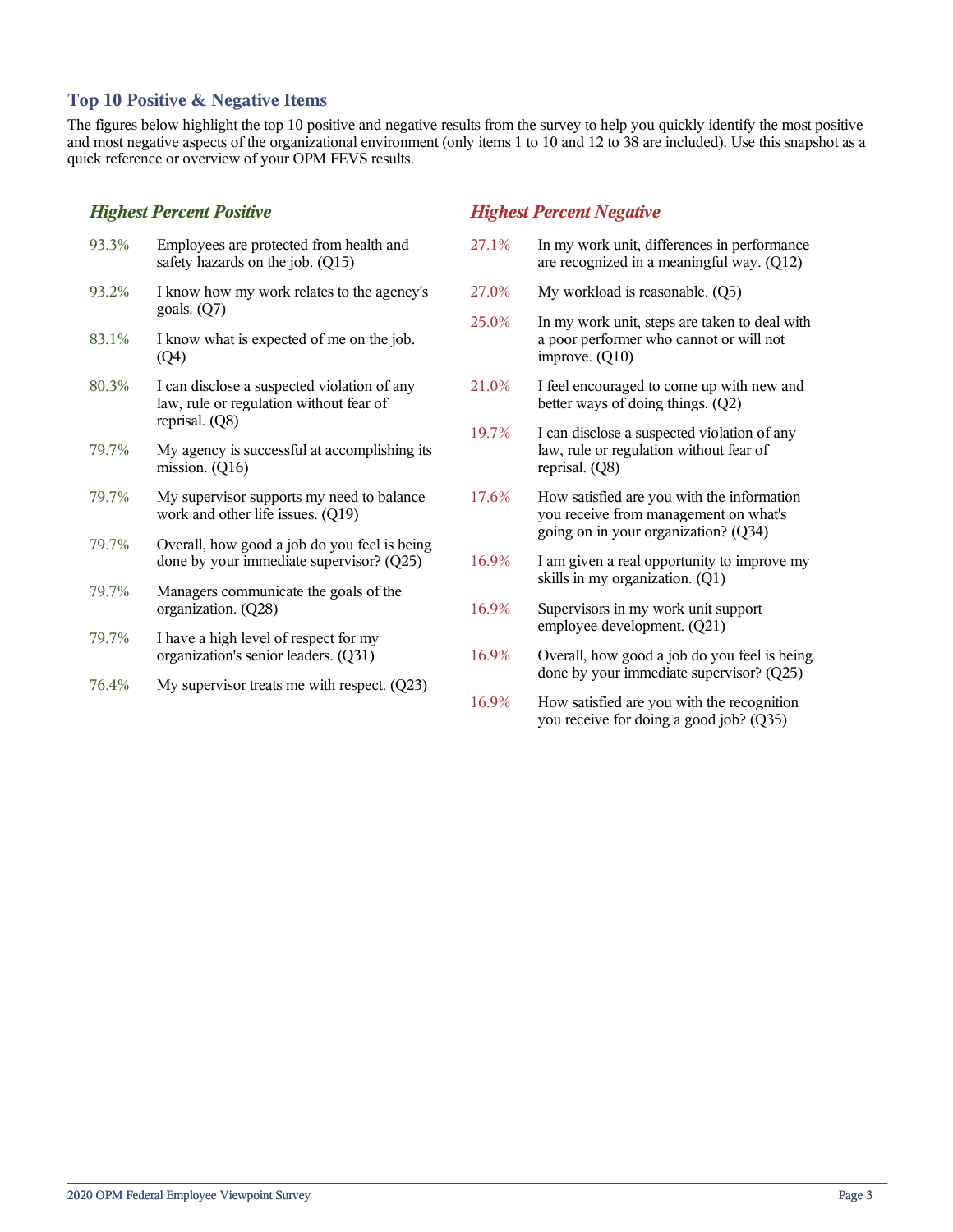## **Leading Your Comparison Group**

The figure below allows you to see where your subagency results are higher than your comparison group (Indian Health Service) average (only items 1 to 10 and 12 to 38 are included). Only survey items with differences of 3 percentage points or more from your comparison group average are displayed. If your subagency has more than 10 items that are higher than the average, only the 10 items with the greatest differences are shown. An '\*' in % Positive Response represents a percentage less than 8.

OFFICE OF FINANCE & ACCOUNTING

Indian Health Service

Г

| <b>Survey Item</b>                                                                                                          | % Positive Response | <b>Difference</b> |
|-----------------------------------------------------------------------------------------------------------------------------|---------------------|-------------------|
| How satisfied are you with the information<br>you receive from management on what's<br>going on in your organization? (Q34) | 75.5%<br>47.3%      | $+28.2$           |
| My organization's senior leaders maintain<br>high standards of honesty and integrity.<br>(Q27)                              | 76.3%<br>49.6%      | $+26.7$           |
| Managers communicate the goals of the<br>organization. (Q28)                                                                | 79.7%<br>53.6%      | $+26.1$           |
| Managers promote communication among<br>different work units. (Q29)                                                         | 72.9%<br>47.2%      | $+25.7$           |
| Senior leaders demonstrate support for<br>Work-Life programs. (Q32)                                                         | 72.9%<br>47.6%      | $+25.3$           |
| In my organization, senior leaders generate<br>high levels of motivation and commitment in<br>the workforce. (Q26)          | 69.5%<br>44.4%      | $+25.1$           |
| Employees are protected from health and<br>safety hazards on the job. (Q15)                                                 | 93.3%<br>71.1%      | $+22.2$           |
| I have a high level of respect for my<br>organization's senior leaders. (Q31)                                               | 79.7%<br>57.5%      | $+22.2$           |
| Overall, how good a job do you feel is<br>being done by the manager directly above<br>your immediate supervisor? (Q30)      | 75.5%<br>53.6%      | $+21.9$           |
| I can disclose a suspected violation of any<br>law, rule or regulation without fear of<br>reprisal. (Q8)                    | 80.3%<br>59.3%      | $+21.0$           |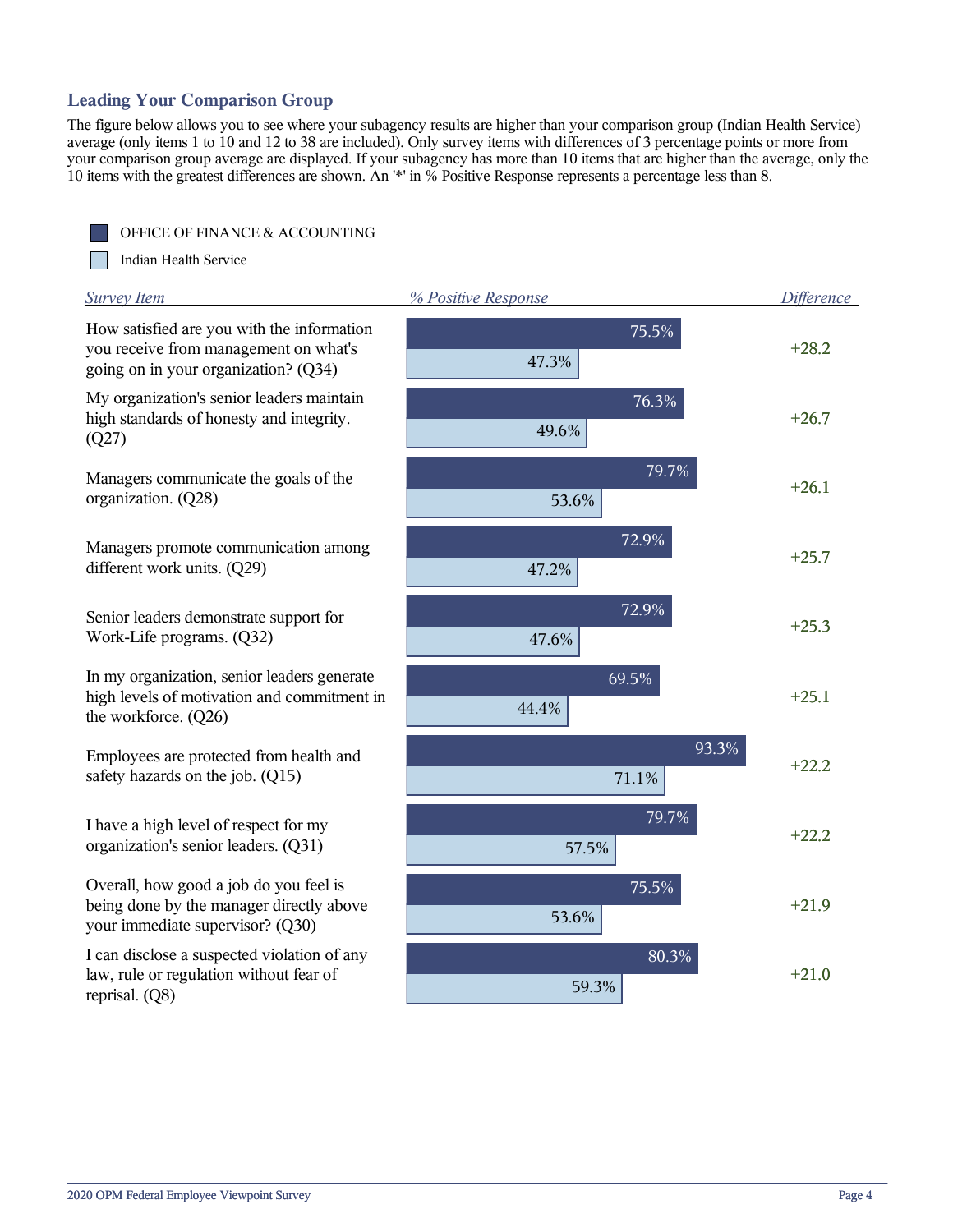## **Trailing Your Comparison Group**

The figure below allows you to see where your subagency results are lower than your comparison group (Indian Health Service) average (only items 1 to 10 and 12 to 38 are included). Only survey items with differences of 3 percentage points or more from your comparison group average are displayed. If your subagency has more than 10 items that are lower than the average, only the 10 items with the greatest differences are shown. An '\*' in % Positive Response represents a percentage less than 8.



Indian Health Service

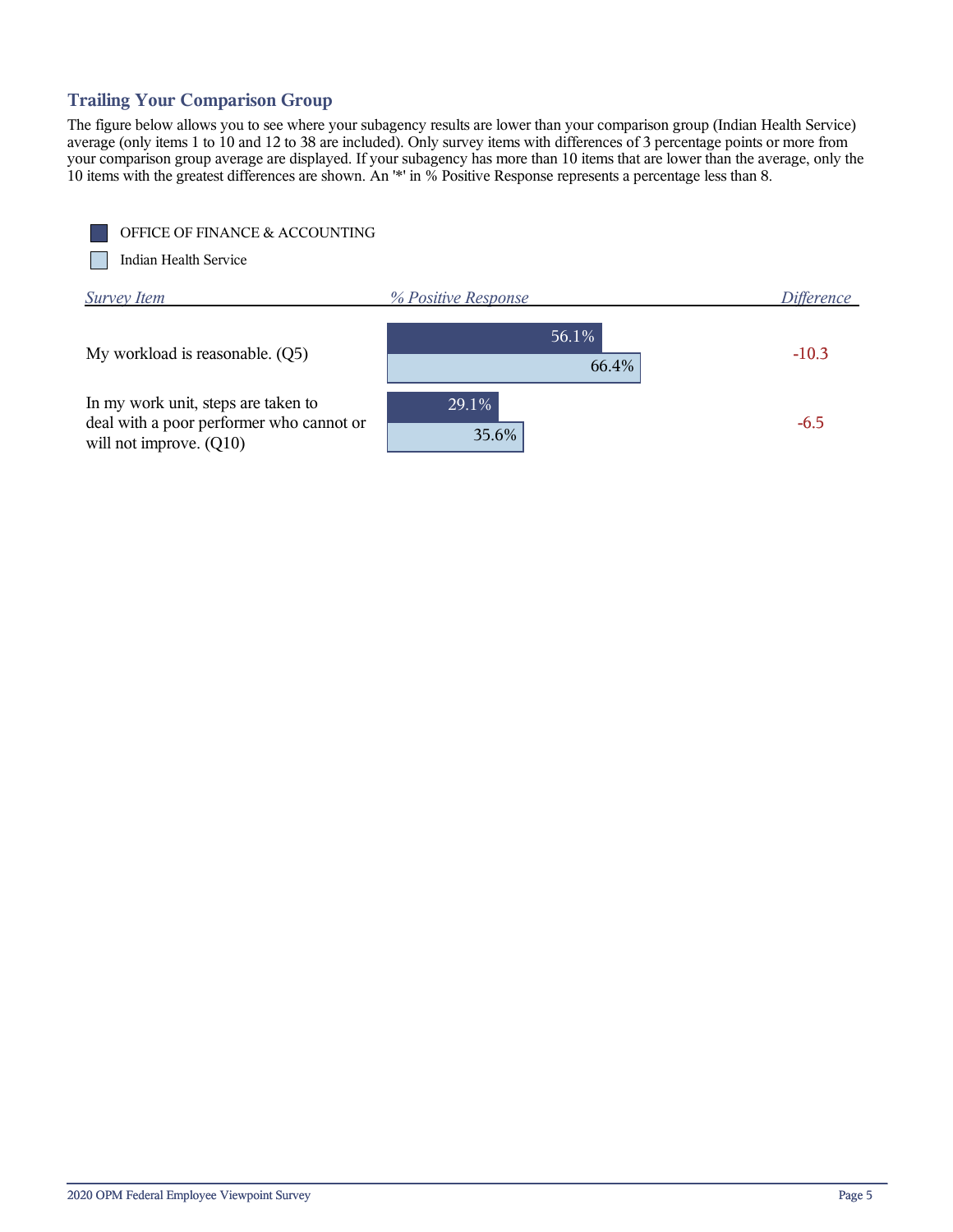## **My Work Experience**

#### *1. I am given a real opportunity to improve my skills in my organization.*

| <b>Organizations</b>                      |         | <b>Positive</b> | <b>Neutral</b> | <b>Negative</b> |
|-------------------------------------------|---------|-----------------|----------------|-----------------|
| Governmentwide                            | 619.947 | 69.9%           | 15.2%          | 14.8%           |
| Department of Health and Human Services   | 50,112  | 75.8%           | 13.3%          | 10.9%           |
| Indian Health Service                     | 7.053   | 64.3%           | 19.2%          | 16.5%           |
| <b>OFFICE OF FINANCE &amp; ACCOUNTING</b> | 29      | 69.6%           | 13.5%          | $16.9\%$        |

#### *2. I feel encouraged to come up with new and better ways of doing things.*

| <b>Organizations</b>                      | N       | <b>Positive</b> | <b>Neutral</b> | <b>Negative</b> |
|-------------------------------------------|---------|-----------------|----------------|-----------------|
| Governmentwide                            | 615.099 | 66.6%           | 15.9%          | 17.5%           |
| Department of Health and Human Services   | 49.723  | 72.9%           | 14.0%          | 13.1%           |
| Indian Health Service                     | 6.994   | 61.1%           | 19.8%          | 19.1%           |
| <b>OFFICE OF FINANCE &amp; ACCOUNTING</b> | 28      | 68.5%           | $10.5\%$       | 21.0%           |

#### *3. My work gives me a feeling of personal accomplishment.*

| <b>Organizations</b>                      | N.      | <b>Positive</b> | <b>Neutral</b> | <b>Negative</b> |
|-------------------------------------------|---------|-----------------|----------------|-----------------|
| Governmentwide                            | 618.334 | 74.6%           | 13.7%          | 11.7%           |
| Department of Health and Human Services   | 49.967  | 80.5%           | 11.4%          | 8.0%            |
| Indian Health Service                     | 7.003   | 74.5%           | 14.9%          | 10.6%           |
| <b>OFFICE OF FINANCE &amp; ACCOUNTING</b> | 27      | 74.6%           | $18.1\%$       | 7.3%            |

#### *4. I know what is expected of me on the job.*

| <b>Organizations</b>                      | N       | <b>Positive</b> | <b>Neutral</b> | <b>Negative</b> |
|-------------------------------------------|---------|-----------------|----------------|-----------------|
| Governmentwide                            | 621.862 | 83.5%           | 9.2%           | 7.3%            |
| Department of Health and Human Services   | 50.138  | 86.0%           | 8.1%           | 5.9%            |
| Indian Health Service                     | 7.057   | 84.8%           | 8.9%           | 6.3%            |
| <b>OFFICE OF FINANCE &amp; ACCOUNTING</b> | 29      | 83.1%           | 13.5%          | 3.4%            |

#### *5. My workload is reasonable.*

| <b>Organizations</b>                      | N       | <b>Positive</b> | <b>Neutral</b> | <b>Negative</b> | <b>DNK</b><br>(N) |
|-------------------------------------------|---------|-----------------|----------------|-----------------|-------------------|
| Governmentwide                            | 619.493 | 66.7%           | 12.7%          | 20.6%           | 931               |
| Department of Health and Human Services   | 50.052  | 67.6%           | 12.7%          | 19.7%           | 60                |
| Indian Health Service                     | 7.048   | 66.4%           | 14.0%          | 19.6%           | 11                |
| <b>OFFICE OF FINANCE &amp; ACCOUNTING</b> | 29      | 56.1%           | $16.9\%$       | $27.0\%$        | $\bf{0}$          |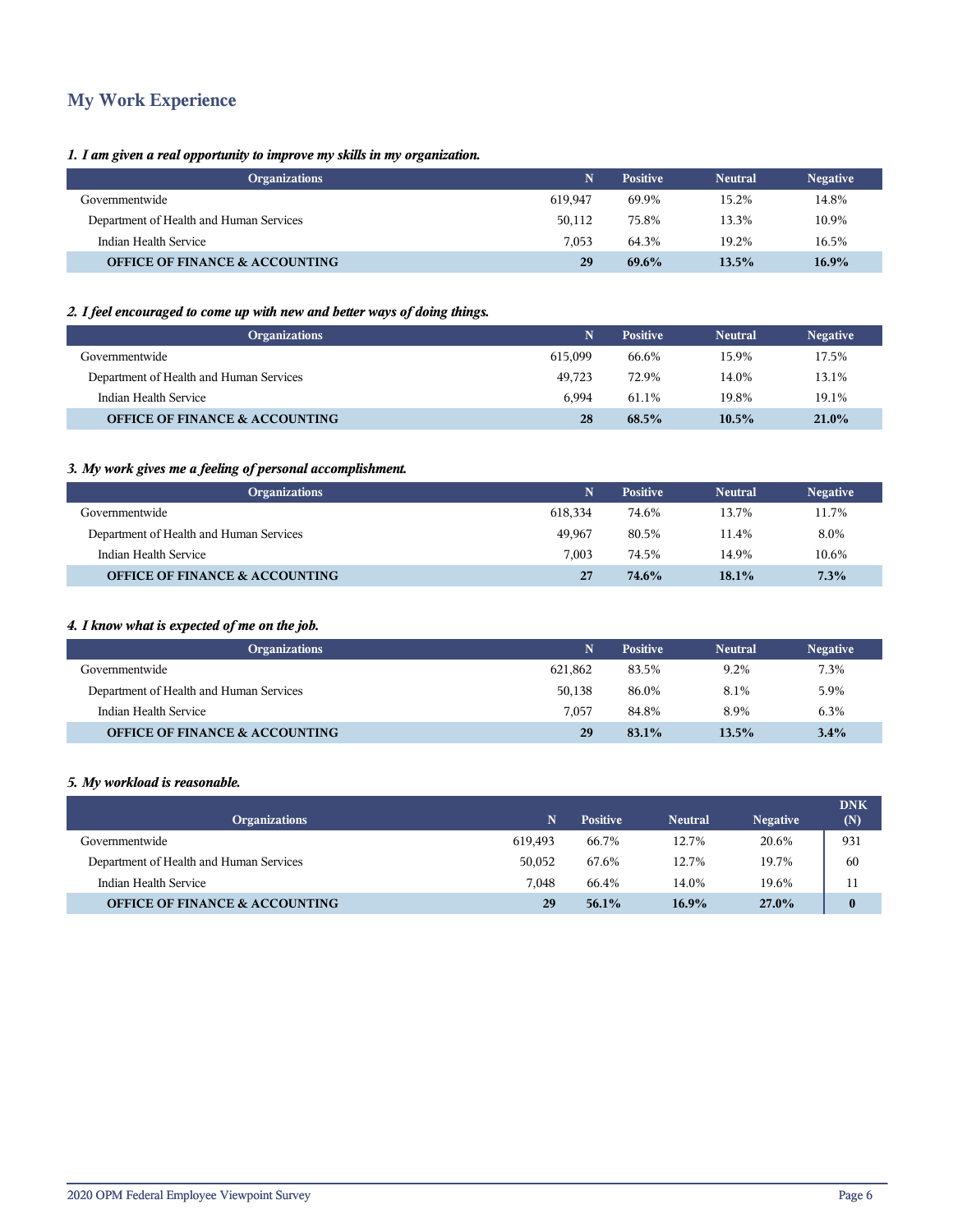## **My Work Experience (continued)**

#### *6. My talents are used well in the workplace.*

| <b>Organizations</b>                      | N       | <b>Positive</b> | <b>Neutral</b> | <b>Negative</b> | <b>DNK</b><br>(N) |
|-------------------------------------------|---------|-----------------|----------------|-----------------|-------------------|
| Governmentwide                            | 611.287 | 65.9%           | 15.3%          | 18.8%           | 1,541             |
| Department of Health and Human Services   | 49.454  | 70.5%           | 14.4%          | 15.1%           | 89                |
| Indian Health Service                     | 6.969   | 68.9%           | 16.7%          | 14.4%           | 21                |
| <b>OFFICE OF FINANCE &amp; ACCOUNTING</b> | 29      | $66.2\%$        | 20.3%          | $13.6\%$        | $\bf{0}$          |

#### *7. I know how my work relates to the agency's goals.*

| <b>Organizations</b>                      | N       | <b>Positive</b> | <b>Neutral</b> | <b>Negative</b> | <b>DNK</b><br>(N) |
|-------------------------------------------|---------|-----------------|----------------|-----------------|-------------------|
| Governmentwide                            | 618.591 | 87.1%           | 7.9%           | 5.0%            | 1,479             |
| Department of Health and Human Services   | 49.901  | 89.9%           | 6.7%           | 3.4%            | 102               |
| Indian Health Service                     | 7.005   | 86.5%           | 9.9%           | 3.7%            | 25                |
| <b>OFFICE OF FINANCE &amp; ACCOUNTING</b> | 29      | $93.2\%$        | 3.4%           | 3.4%            | $\bf{0}$          |

#### *8. I can disclose a suspected violation of any law, rule or regulation without fear of reprisal.*

| <b>Organizations</b>                      | N       | <b>Positive</b> | <b>Neutral</b> | <b>Negative</b> | <b>DNK</b><br>(N) |
|-------------------------------------------|---------|-----------------|----------------|-----------------|-------------------|
| Governmentwide                            | 604.744 | 68.5%           | 16.1%          | 15.4%           | 18,046            |
| Department of Health and Human Services   | 48.101  | 67.7%           | 17.8%          | 14.5%           | 2,074             |
| Indian Health Service                     | 6.953   | 59.3%           | 19.8%          | 20.9%           | 120               |
| <b>OFFICE OF FINANCE &amp; ACCOUNTING</b> | 28      | 80.3%           | $0.0\%$        | 19.7%           |                   |

## **My Work Unit**

#### *9. The people I work with cooperate to get the job done.*

| <b>Organizations</b>                      | N.      | <b>Positive</b> | <b>Neutral</b> | <b>Negative</b> |
|-------------------------------------------|---------|-----------------|----------------|-----------------|
| Governmentwide                            | 623.646 | 84.1%           | 8.5%           | 7.4%            |
| Department of Health and Human Services   | 50,280  | 86.2%           | 7.7%           | 6.2%            |
| Indian Health Service                     | 7.090   | 70.8%           | 15.3%          | 13.9%           |
| <b>OFFICE OF FINANCE &amp; ACCOUNTING</b> | 29      | 73.0%           | 13.5%          | 13.5%           |

#### *10. In my work unit, steps are taken to deal with a poor performer who cannot or will not improve.*

| <b>Organizations</b>                      | N       | <b>Positive</b> | <b>Neutral</b> | <b>Negative</b> | <b>DNK</b><br>(N) |
|-------------------------------------------|---------|-----------------|----------------|-----------------|-------------------|
| Governmentwide                            | 540,222 | 42.3%           | 27.5%          | 30.2%           | 83,418            |
| Department of Health and Human Services   | 42,095  | 46.8%           | 28.8%          | 24.4%           | 8,163             |
| Indian Health Service                     | 6.636   | 35.6%           | 27.4%          | 37.0%           | 455               |
| <b>OFFICE OF FINANCE &amp; ACCOUNTING</b> | 24      | $29.1\%$        | 45.8%          | $25.0\%$        | 5.                |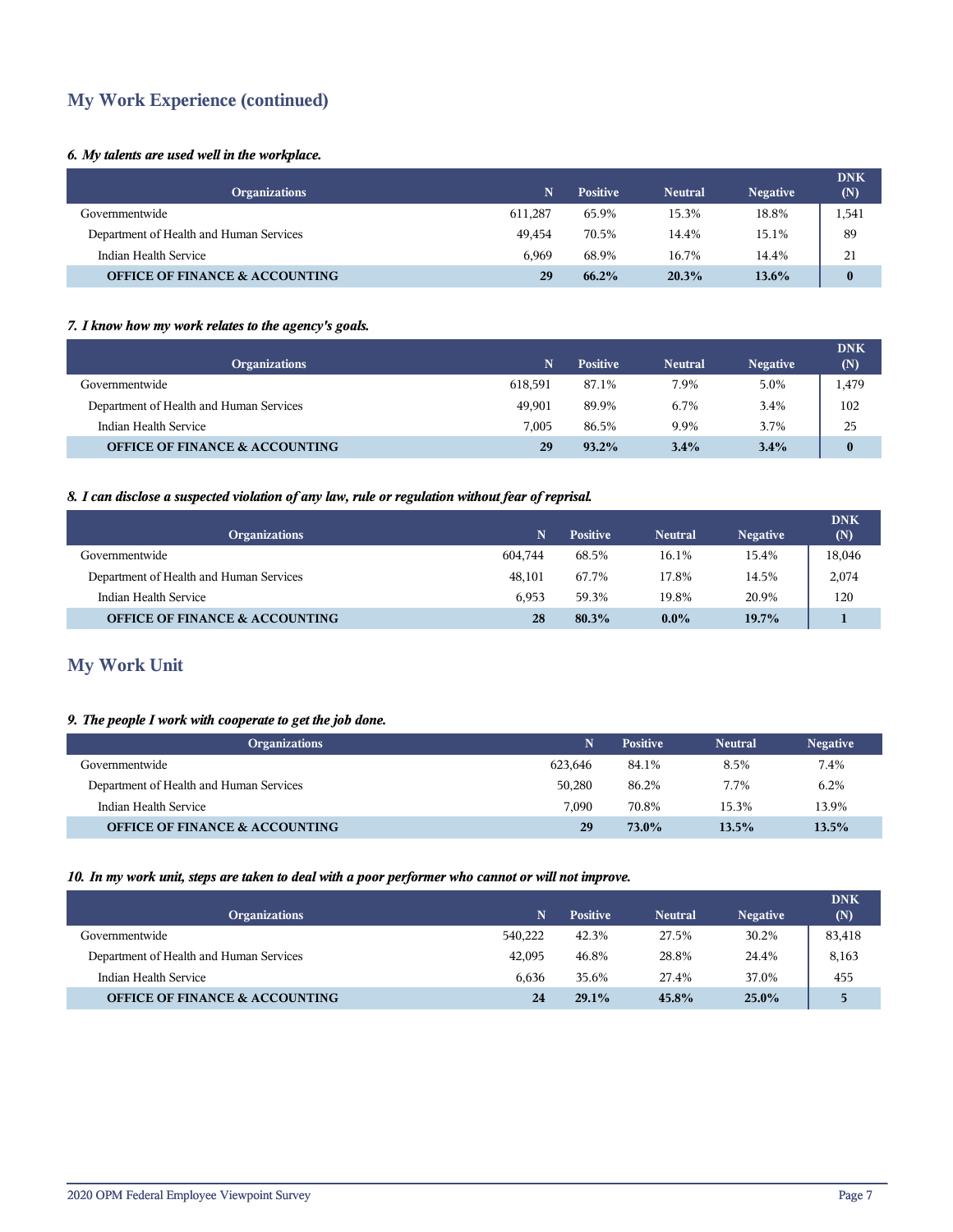## **My Work Unit (continued)**

#### *11. In my work unit poor performers usually:*

| <b>Organizations</b>                      |         | Remain<br>In Work<br><b>Unit And</b><br>Improve<br>N Over Time | <b>Remain</b><br>In Work<br><b>Unit And</b><br>Continue<br>To<br>Under-<br>Perform | Leave<br><b>Work Unit-</b><br>Removed<br><sub>or</sub><br><b>Transferred</b> | Leave<br>Work<br>Unit-<br>Quit | No Poor<br><b>Performers In</b><br><b>Work Unit</b> | Do Not<br><b>Know</b><br>(N) |
|-------------------------------------------|---------|----------------------------------------------------------------|------------------------------------------------------------------------------------|------------------------------------------------------------------------------|--------------------------------|-----------------------------------------------------|------------------------------|
| Governmentwide                            | 479,951 | 18.6%                                                          | 49.3%                                                                              | 9.3%                                                                         | 2.0%                           | 20.8%                                               | 143,690                      |
| Department of Health and Human Services   | 37,049  | 21.2%                                                          | 41.6%                                                                              | 9.7%                                                                         | 2.6%                           | 24.8%                                               | 13,199                       |
| Indian Health Service                     | 5,697   | 19.8%                                                          | 57.0%                                                                              | 5.9%                                                                         | 2.7%                           | 14.5%                                               | 1,393                        |
| <b>OFFICE OF FINANCE &amp; ACCOUNTING</b> | 21      | 23.1%                                                          | 50.9%                                                                              | $0.0\%$                                                                      | $0.0\%$                        | $26.0\%$                                            | 8                            |

#### *12. In my work unit, differences in performance are recognized in a meaningful way.*

| <b>Organizations</b>                      | N.      | <b>Positive</b> | <b>Neutral</b> | <b>Negative</b> | <b>DNK</b><br>(N) |
|-------------------------------------------|---------|-----------------|----------------|-----------------|-------------------|
| Governmentwide                            | 574.692 | 50.9%           | 25.0%          | 24.1%           | 48,809            |
| Department of Health and Human Services   | 45.977  | 57.1%           | 23.3%          | 19.6%           | 4,281             |
| Indian Health Service                     | 6.810   | 42.8%           | 27.8%          | 29.4%           | 277               |
| <b>OFFICE OF FINANCE &amp; ACCOUNTING</b> | 29      | 56.1%           | 16.9%          | 27.1%           | $\bf{0}$          |

#### *13. My work unit has the job-relevant knowledge and skills necessary to accomplish organizational goals.*

| <b>Organizations</b>                      | N       | <b>Positive</b> | <b>Neutral</b> | <b>Negative</b> | <b>DNK</b><br>(N) |
|-------------------------------------------|---------|-----------------|----------------|-----------------|-------------------|
| Governmentwide                            | 618.137 | 81.9%           | 10.5%          | 7.6%            | 5,585             |
| Department of Health and Human Services   | 49.869  | 85.0%           | 9.1%           | 5.9%            | 414               |
| Indian Health Service                     | 7.025   | 73.9%           | 16.8%          | 9.4%            | 60                |
| <b>OFFICE OF FINANCE &amp; ACCOUNTING</b> | 29      | 76.3%           | $16.9\%$       | $6.7\%$         | $\bf{0}$          |

## **My Agency**

#### *14. Employees are recognized for providing high quality products and services.*

| <b>Organizations</b>                      | N       | <b>Positive</b> | <b>Neutral</b> | <b>Negative</b> | <b>DNK</b><br>(N) |
|-------------------------------------------|---------|-----------------|----------------|-----------------|-------------------|
| Governmentwide                            | 614.057 | 64.3%           | 17.0%          | 18.8%           | 7,882             |
| Department of Health and Human Services   | 49.602  | 70.7%           | 15.0%          | 14.3%           | 579               |
| Indian Health Service                     | 6.996   | 48.3%           | 24.0%          | 27.7%           | 70                |
| <b>OFFICE OF FINANCE &amp; ACCOUNTING</b> | 28      | 65.0%           | 20.9%          | 14.0%           |                   |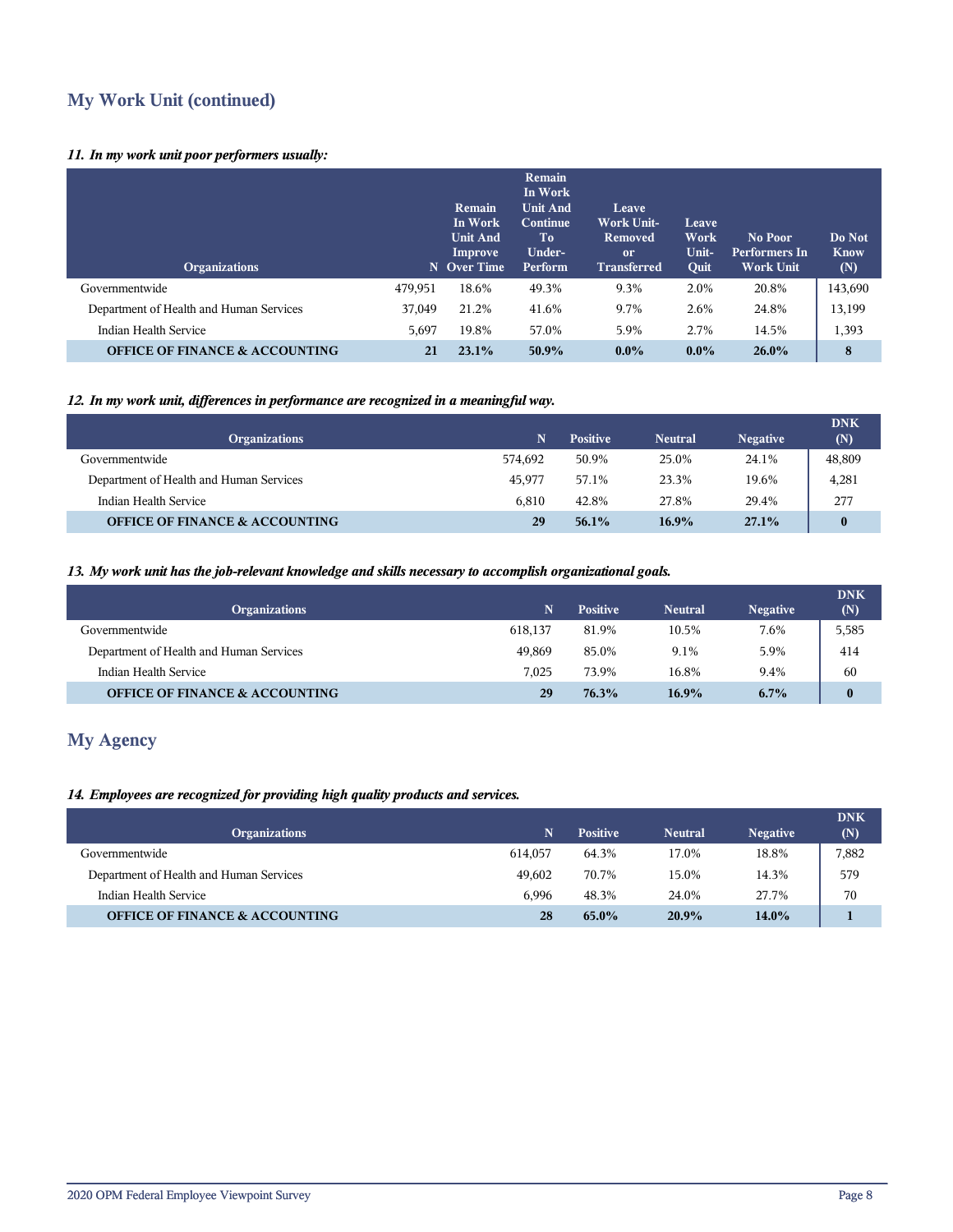## **My Agency (continued)**

#### *15. Employees are protected from health and safety hazards on the job.*

| <b>Organizations</b>                      | N       | <b>Positive</b> | <b>Neutral</b> | <b>Negative</b> | <b>DNK</b><br>(N) |
|-------------------------------------------|---------|-----------------|----------------|-----------------|-------------------|
| Governmentwide                            | 615.590 | 77.3%           | 11.3%          | 11.4%           | 6,144             |
| Department of Health and Human Services   | 49.331  | 84.3%           | 9.4%           | 6.3%            | 795               |
| Indian Health Service                     | 7.031   | 71.1%           | 15.2%          | 13.7%           | 35                |
| <b>OFFICE OF FINANCE &amp; ACCOUNTING</b> | 29      | 93.3%           | 3.4%           | $3.4\%$         | $\bf{0}$          |

#### *16. My agency is successful at accomplishing its mission.*

| <b>Organizations</b>                      | N       | <b>Positive</b> | <b>Neutral</b> | <b>Negative</b> | <b>DNK</b><br>(N) |
|-------------------------------------------|---------|-----------------|----------------|-----------------|-------------------|
| Governmentwide                            | 614.969 | 81.4%           | 12.5%          | 6.1%            | 7,377             |
| Department of Health and Human Services   | 49.679  | 82.8%           | 11.8%          | 5.5%            | 527               |
| Indian Health Service                     | 7.008   | 67.9%           | 22.4%          | 9.7%            | 63                |
| <b>OFFICE OF FINANCE &amp; ACCOUNTING</b> | 29      | 79.7%           | 20.3%          | $0.0\%$         | $\bf{0}$          |

#### *17. I recommend my organization as a good place to work.*

| <b>Organizations</b>                      | N       | <b>Positive</b> | <b>Neutral</b> | <b>Negative</b> |
|-------------------------------------------|---------|-----------------|----------------|-----------------|
| Governmentwide                            | 623.730 | 70.7%           | 17.2%          | 12.1%           |
| Department of Health and Human Services   | 50.290  | 77.2%           | 14.4%          | 8.4%            |
| Indian Health Service                     | 7.092   | 64.9%           | 22.7%          | 12.4%           |
| <b>OFFICE OF FINANCE &amp; ACCOUNTING</b> | 29      | 72.9%           | 13.5%          | 13.6%           |

#### *18. I believe the results of this survey will be used to make my agency a better place to work.*

| <b>Organizations</b>                      | N       | <b>Positive</b> | <b>Neutral</b> | <b>Negative</b> | <b>DNK</b><br>(N) |
|-------------------------------------------|---------|-----------------|----------------|-----------------|-------------------|
| Governmentwide                            | 580,828 | 42.9%           | 28.2%          | 28.8%           | 43,177            |
| Department of Health and Human Services   | 47.203  | 56.9%           | 24.4%          | 18.7%           | 3,099             |
| Indian Health Service                     | 6.644   | 47.1%           | 27.9%          | 25.0%           | 445               |
| <b>OFFICE OF FINANCE &amp; ACCOUNTING</b> | 29      | 62.8%           | $23.6\%$       | 13.5%           | $\bf{0}$          |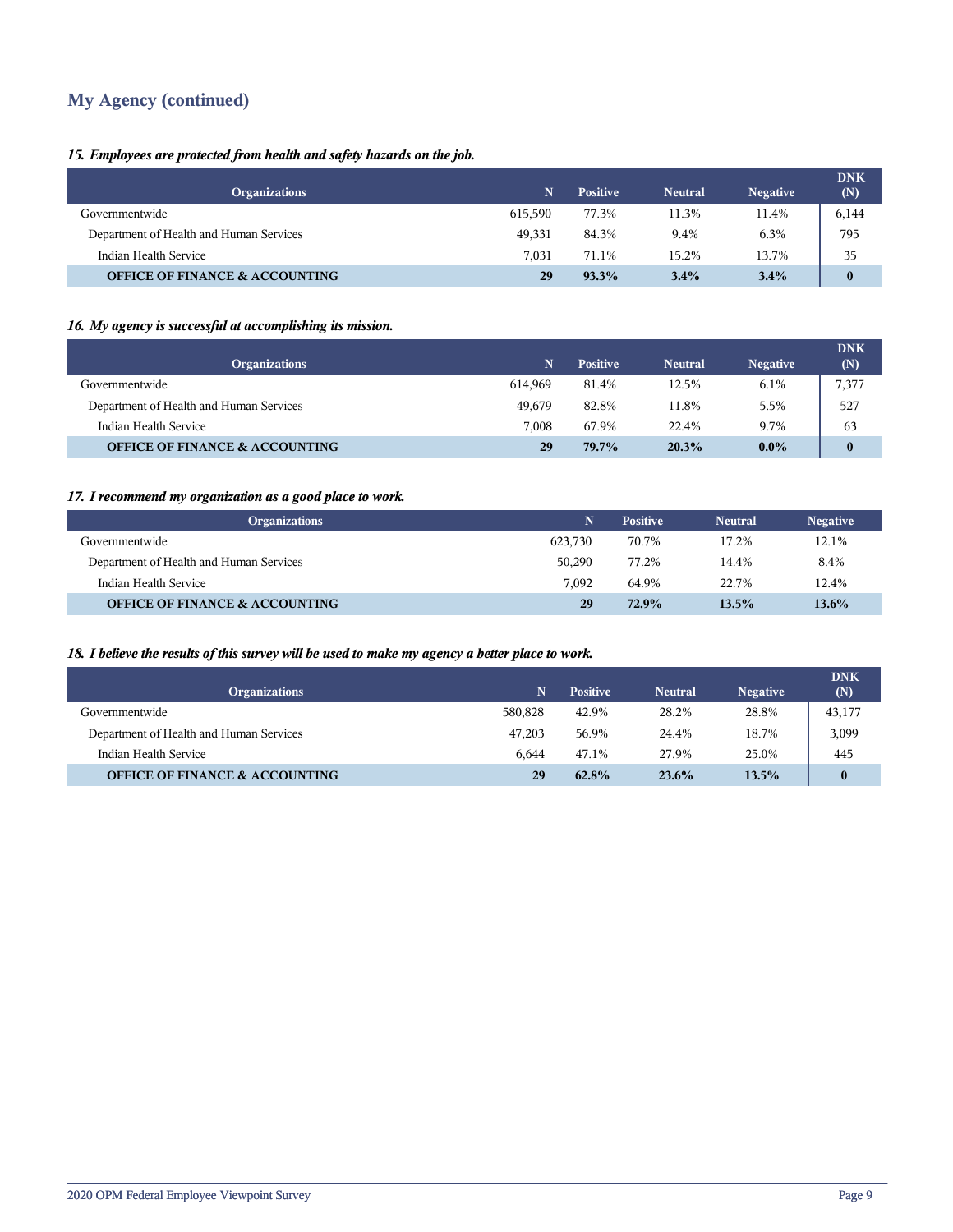## **My Supervisor**

#### *19. My supervisor supports my need to balance work and other life issues.*

| <b>Organizations</b>                      | N       | <b>Positive</b> | <b>Neutral</b> | <b>Negative</b> | <b>DNK</b><br>(N) |
|-------------------------------------------|---------|-----------------|----------------|-----------------|-------------------|
| Governmentwide                            | 620,352 | 84.8%           | 8.1%           | 7.1%            | 3,002             |
| Department of Health and Human Services   | 50,065  | 86.5%           | 7.1%           | 6.4%            | 214               |
| Indian Health Service                     | 7.047   | 71.7%           | 13.9%          | 14.4%           | 37                |
| <b>OFFICE OF FINANCE &amp; ACCOUNTING</b> | 29      | 79.7%           | $6.7\%$        | 13.5%           | $\bf{0}$          |

#### *20. My supervisor is committed to a workforce representative of all segments of society.*

| <b>Organizations</b>                      | N       | <b>Positive</b> | <b>Neutral</b> | <b>Negative</b> | <b>DNK</b><br>(N) |
|-------------------------------------------|---------|-----------------|----------------|-----------------|-------------------|
| Governmentwide                            | 590.535 | 78.9%           | 14.7%          | 6.4%            | 32,108            |
| Department of Health and Human Services   | 47.884  | 81.3%           | 12.6%          | 6.1%            | 2,300             |
| Indian Health Service                     | 6.820   | 65.6%           | 21.3%          | 13.1%           | 246               |
| <b>OFFICE OF FINANCE &amp; ACCOUNTING</b> | 26      | 69.9%           | 18.8%          | 11.3%           |                   |

#### *21. Supervisors in my work unit support employee development.*

| <b>Organizations</b>                      | N       | <b>Positive</b> | <b>Neutral</b> | <b>Negative</b> | <b>DNK</b><br>(N) |
|-------------------------------------------|---------|-----------------|----------------|-----------------|-------------------|
| Governmentwide                            | 616.623 | 77.8%           | 12.5%          | 9.7%            | 6,265             |
| Department of Health and Human Services   | 49.785  | 80.9%           | 10.8%          | 8.3%            | 437               |
| Indian Health Service                     | 7.011   | 64.6%           | 18.9%          | 16.5%           | 68                |
| <b>OFFICE OF FINANCE &amp; ACCOUNTING</b> | 29      | 76.3%           | 6.8%           | $16.9\%$        | $\bf{0}$          |

#### *22. My supervisor listens to what I have to say.*

| <b>Organizations</b>                      |         | <b>Positive</b> | <b>Neutral</b> | <b>Negative</b> |
|-------------------------------------------|---------|-----------------|----------------|-----------------|
| Governmentwide                            | 621.769 | 82.7%           | 9.1%           | 8.1%            |
| Department of Health and Human Services   | 50,108  | 83.9%           | 8.7%           | 7.4%            |
| Indian Health Service                     | 7.057   | 70.4%           | 15.7%          | 14.0%           |
| <b>OFFICE OF FINANCE &amp; ACCOUNTING</b> | 29      | 76.3%           | 13.5%          | 10.2%           |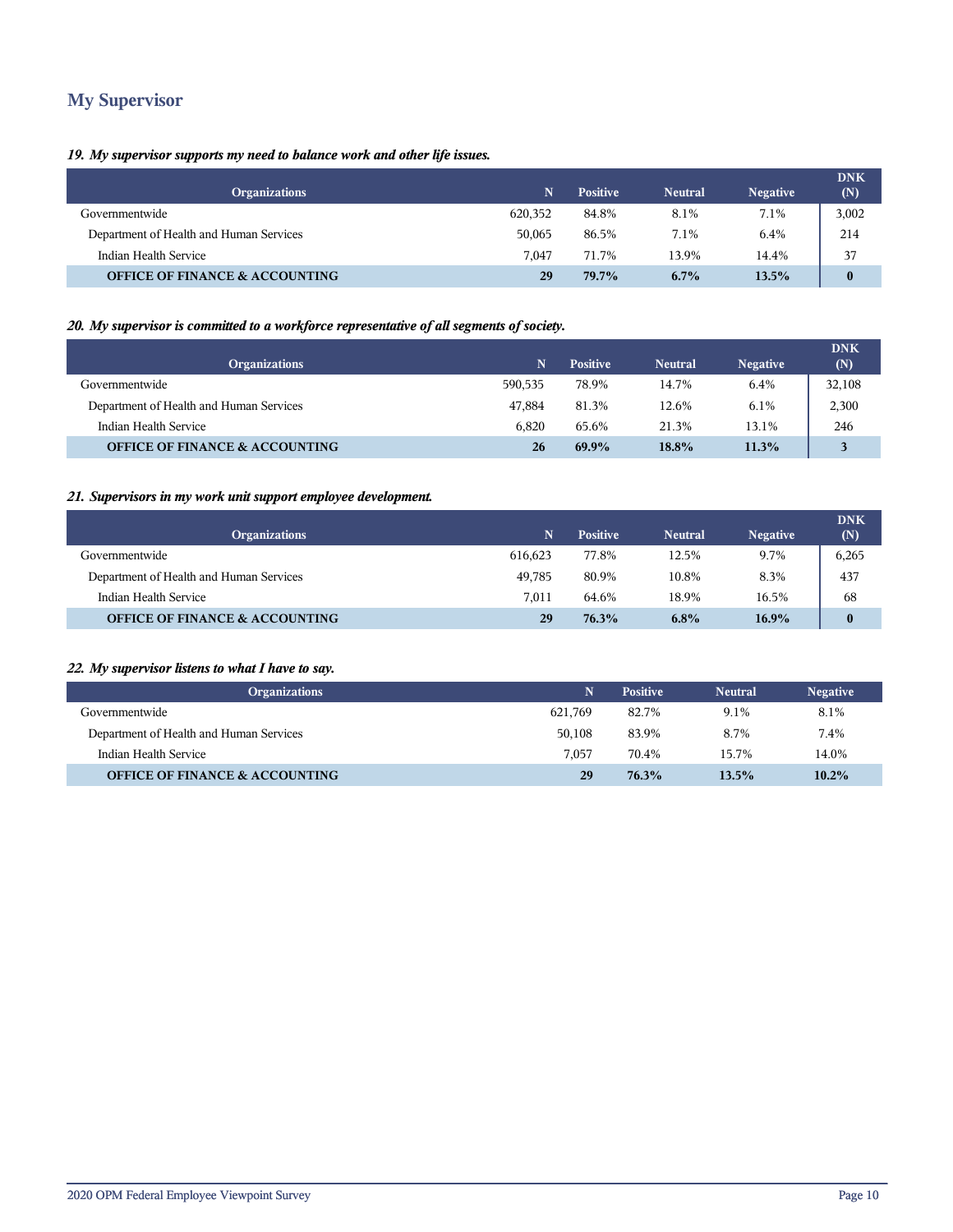## **My Supervisor (continued)**

#### *23. My supervisor treats me with respect.*

| <b>Organizations</b>                      | N.      | <b>Positive</b> | <b>Neutral</b> | <b>Negative</b> |
|-------------------------------------------|---------|-----------------|----------------|-----------------|
| Governmentwide                            | 621.647 | 86.5%           | 7.6%           | 5.9%            |
| Department of Health and Human Services   | 50,095  | 86.5%           | 7.6%           | 5.9%            |
| Indian Health Service                     | 7.062   | 74.4%           | 14.7%          | 11.0%           |
| <b>OFFICE OF FINANCE &amp; ACCOUNTING</b> | 29      | 76.4%           | 13.5%          | $10.2\%$        |

#### *24. I have trust and confidence in my supervisor.*

| <b>Organizations</b>                      | N       | <b>Positive</b> | <b>Neutral</b> | <b>Negative</b> |
|-------------------------------------------|---------|-----------------|----------------|-----------------|
| Governmentwide                            | 621.453 | 76.0%           | 12.6%          | 11.3%           |
| Department of Health and Human Services   | 50,055  | 78.0%           | 11.9%          | 10.1%           |
| Indian Health Service                     | 7.056   | 64.1%           | 18.3%          | 17.6%           |
| <b>OFFICE OF FINANCE &amp; ACCOUNTING</b> | 29      | 72.9%           | 13.5%          | 13.5%           |

#### *25. Overall, how good a job do you feel is being done by your immediate supervisor?*

| <b>Organizations</b>                      | N.      | <b>Positive</b> | <b>Neutral</b> | <b>Negative</b> |
|-------------------------------------------|---------|-----------------|----------------|-----------------|
| Governmentwide                            | 623.361 | 78.1%           | 14.0%          | 7.8%            |
| Department of Health and Human Services   | 50.237  | 80.5%           | 12.5%          | 7.0%            |
| Indian Health Service                     | 7.089   | 64.9%           | 20.2%          | 14.8%           |
| <b>OFFICE OF FINANCE &amp; ACCOUNTING</b> | 29      | 79.7%           | 3.4%           | 16.9%           |

## **Leadership**

#### *26. In my organization, senior leaders generate high levels of motivation and commitment in the workforce.*

| <b>Organizations</b>                      | N       | <b>Positive</b> | <b>Neutral</b> | <b>Negative</b> | <b>DNK</b><br>(N) |
|-------------------------------------------|---------|-----------------|----------------|-----------------|-------------------|
| Governmentwide                            | 610.089 | 50.7%           | 23.6%          | 25.7%           | 10,495            |
| Department of Health and Human Services   | 49.369  | 59.7%           | 21.3%          | 19.1%           | 763               |
| Indian Health Service                     | 6.960   | 44.4%           | 27.5%          | 28.1%           | 99                |
| <b>OFFICE OF FINANCE &amp; ACCOUNTING</b> | 29      | 69.5%           | 23.7%          | 6.8%            | $\bf{0}$          |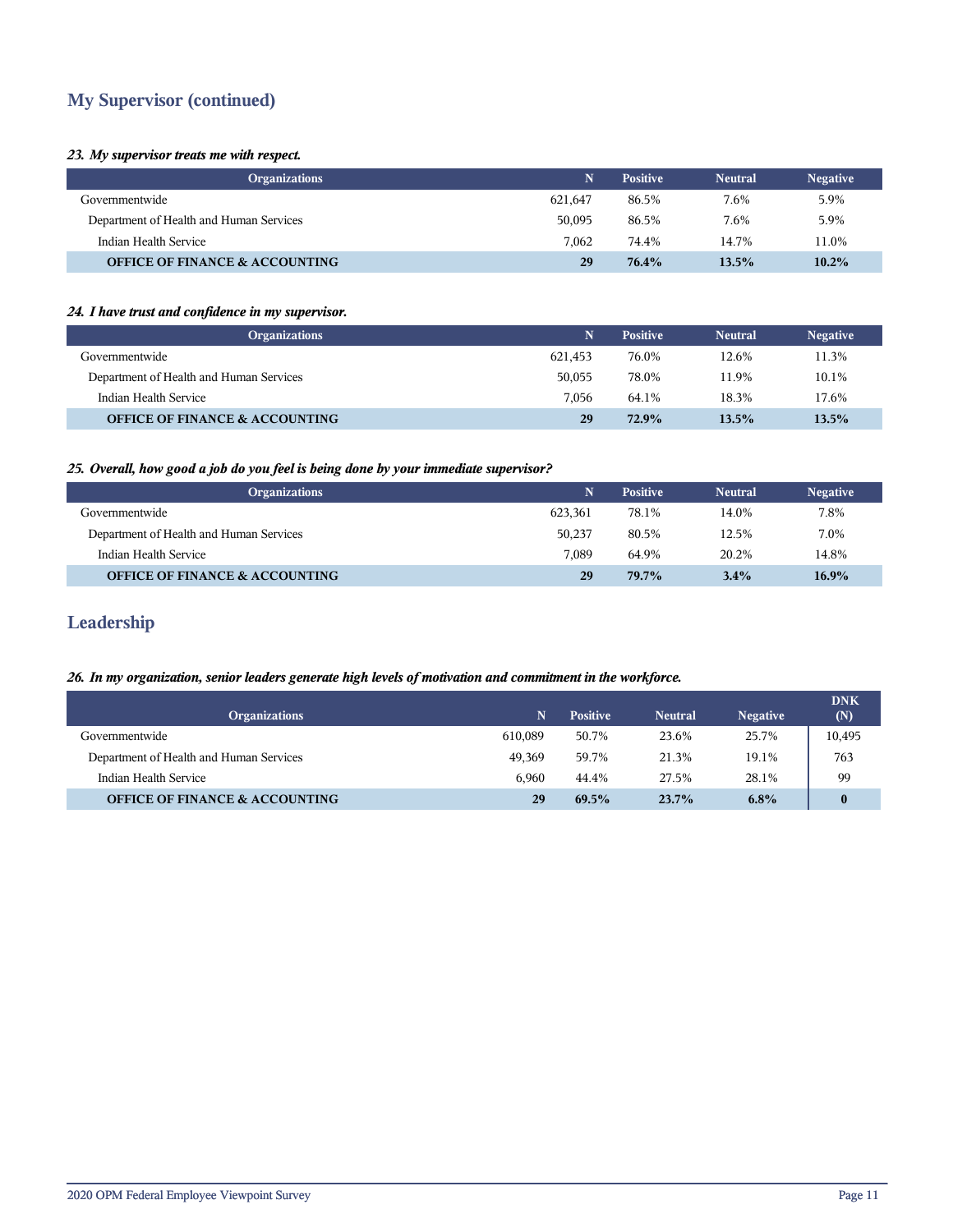## **Leadership (continued)**

*27. My organization's senior leaders maintain high standards of honesty and integrity.*

| <b>Organizations</b>                      | N       | <b>Positive</b> | <b>Neutral</b> | <b>Negative</b> | <b>DNK</b><br>(N) |
|-------------------------------------------|---------|-----------------|----------------|-----------------|-------------------|
| Governmentwide                            | 589.211 | 61.0%           | 21.5%          | 17.5%           | 28,542            |
| Department of Health and Human Services   | 47.938  | 65.2%           | 20.2%          | 14.6%           | 1,988             |
| Indian Health Service                     | 6.819   | 49.6%           | 28.2%          | 22.3%           | 218               |
| <b>OFFICE OF FINANCE &amp; ACCOUNTING</b> | 29      | 76.3%           | $16.9\%$       | 6.8%            | $\bf{0}$          |

#### *28. Managers communicate the goals of the organization.*

| <b>Organizations</b>                      | N       | <b>Positive</b> | <b>Neutral</b> | <b>Negative</b> | <b>DNK</b><br>(N) |
|-------------------------------------------|---------|-----------------|----------------|-----------------|-------------------|
| Governmentwide                            | 613.083 | 67.6%           | 17.3%          | 15.1%           | 5,087             |
| Department of Health and Human Services   | 49.536  | 72.9%           | 15.5%          | 11.6%           | 405               |
| Indian Health Service                     | 6.925   | 53.6%           | 24.1%          | 22.2%           | 92                |
| <b>OFFICE OF FINANCE &amp; ACCOUNTING</b> | 29      | 79.7%           | $13.6\%$       | 6.8%            | $\bf{0}$          |

#### *29. Managers promote communication among different work units (for example, about projects, goals, needed resources).*

| <b>Organizations</b>                      | N       | <b>Positive</b> | <b>Neutral</b> | <b>Negative</b> | <b>DNK</b><br>(N) |
|-------------------------------------------|---------|-----------------|----------------|-----------------|-------------------|
| Governmentwide                            | 608,353 | 60.1%           | 19.8%          | 20.1%           | 11,890            |
| Department of Health and Human Services   | 49.156  | 66.0%           | 18.0%          | 16.1%           | 904               |
| Indian Health Service                     | 6.932   | 47.2%           | 25.5%          | 27.3%           | 115               |
| <b>OFFICE OF FINANCE &amp; ACCOUNTING</b> | 29      | 72.9%           | 20.3%          | $6.8\%$         | $\mathbf{0}$      |

#### *30. Overall, how good a job do you feel is being done by the manager directly above your immediate supervisor?*

| <b>Organizations</b>                      | N       | <b>Positive</b> | <b>Neutral</b> | <b>Negative</b> | <b>DNK</b><br>(N) |
|-------------------------------------------|---------|-----------------|----------------|-----------------|-------------------|
| Governmentwide                            | 584,531 | 66.8%           | 20.0%          | 13.2%           | 34,681            |
| Department of Health and Human Services   | 47.547  | 71.7%           | 18.0%          | 10.2%           | 2,522             |
| Indian Health Service                     | 6.597   | 53.6%           | 27.2%          | 19.2%           | 450               |
| <b>OFFICE OF FINANCE &amp; ACCOUNTING</b> | 28      | 75.5%           | $21.0\%$       | 3.5%            |                   |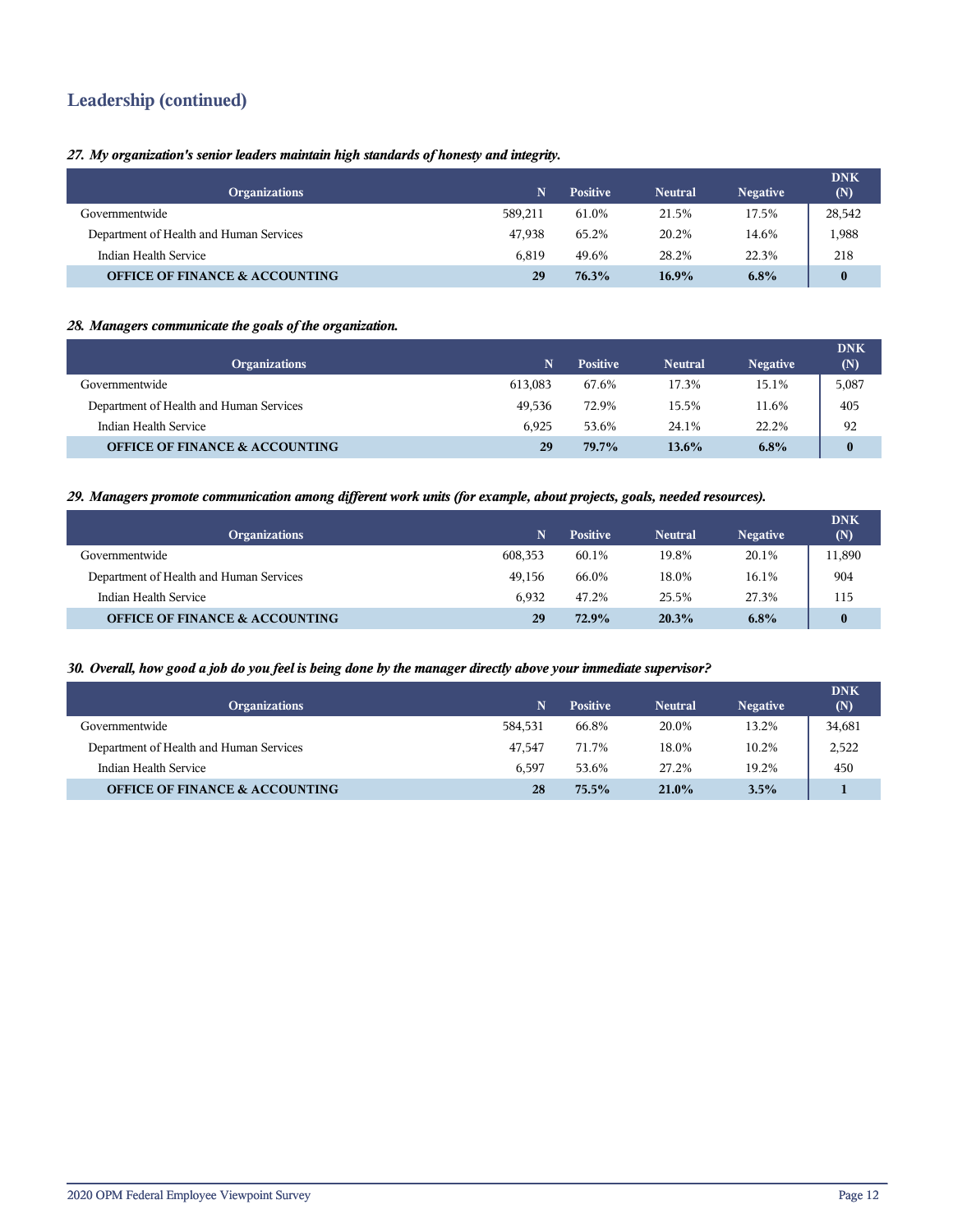## **Leadership (continued)**

#### *31. I have a high level of respect for my organization's senior leaders.*

| <b>Organizations</b>                      | N       | <b>Positive</b> | <b>Neutral</b> | <b>Negative</b> | <b>DNK</b><br>(N) |
|-------------------------------------------|---------|-----------------|----------------|-----------------|-------------------|
| Governmentwide                            | 610.973 | 61.8%           | 21.2%          | 17.0%           | 8,107             |
| Department of Health and Human Services   | 49.475  | 68.2%           | 18.6%          | 13.1%           | 582               |
| Indian Health Service                     | 6.898   | 57.5%           | 24.9%          | 17.6%           | 145               |
| <b>OFFICE OF FINANCE &amp; ACCOUNTING</b> | 29      | 79.7%           | $16.9\%$       | $3.4\%$         | $\bf{0}$          |

#### *32. Senior leaders demonstrate support for Work-Life programs.*

| <b>Organizations</b>                      | N       | <b>Positive</b> | <b>Neutral</b> | <b>Negative</b> | <b>DNK</b><br>(N) |
|-------------------------------------------|---------|-----------------|----------------|-----------------|-------------------|
| Governmentwide                            | 574.976 | 64.2%           | 22.0%          | 13.8%           | 43,872            |
| Department of Health and Human Services   | 47.236  | 72.8%           | 17.8%          | 9.4%            | 2,809             |
| Indian Health Service                     | 6.300   | 47.6%           | 33.3%          | 19.1%           | 735               |
| <b>OFFICE OF FINANCE &amp; ACCOUNTING</b> | 29      | 72.9%           | 27.1%          | $0.0\%$         | $\bf{0}$          |

## **My Satisfaction**

#### *33. How satisfied are you with your involvement in decisions that affect your work?*

| <b>Organizations</b>                      |         | <b>Positive</b> | <b>Neutral</b> | <b>Negative</b> |
|-------------------------------------------|---------|-----------------|----------------|-----------------|
| Governmentwide                            | 615.320 | 57.9%           | 21.8%          | 20.2%           |
| Department of Health and Human Services   | 49.876  | 63.1%           | 20.5%          | 16.4%           |
| Indian Health Service                     | 7.004   | 52.5%           | 27.3%          | 20.3%           |
| <b>OFFICE OF FINANCE &amp; ACCOUNTING</b> | 29      | 56.1%           | 33.8%          | 10.2%           |

#### *34. How satisfied are you with the information you receive from management on what's going on in your organization?*

| <b>Organizations</b>                      | N.      | <b>Positive</b> | <b>Neutral</b> | <b>Negative</b> |
|-------------------------------------------|---------|-----------------|----------------|-----------------|
| Governmentwide                            | 613.053 | 57.8%           | 20.6%          | 21.6%           |
| Department of Health and Human Services   | 49.702  | 64.3%           | 19.4%          | 16.3%           |
| Indian Health Service                     | 6.978   | 47.3%           | 27.3%          | 25.5%           |
| <b>OFFICE OF FINANCE &amp; ACCOUNTING</b> | 28      | 75.5%           | $7.0\%$        | $17.6\%$        |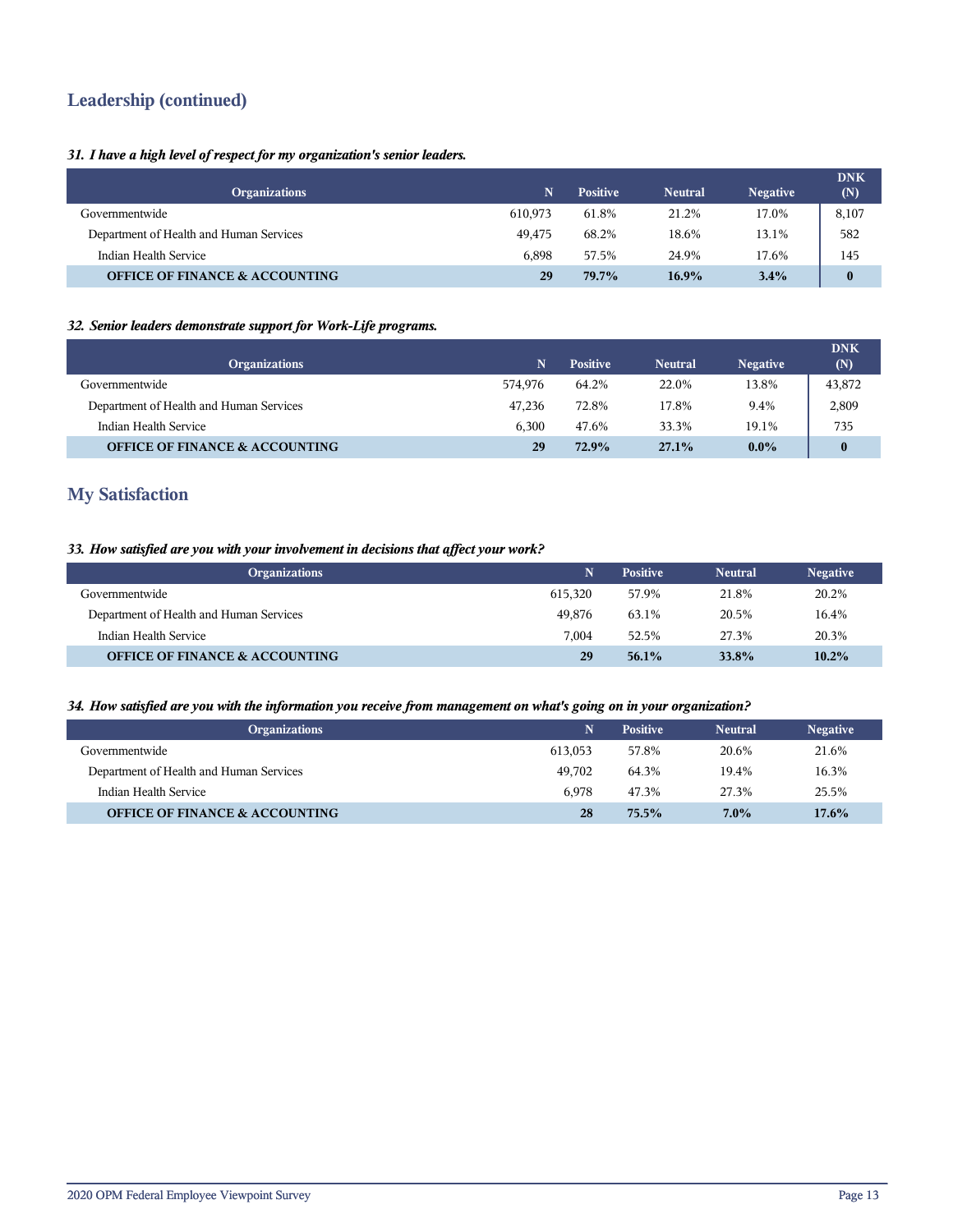## **My Satisfaction (continued)**

#### *35. How satisfied are you with the recognition you receive for doing a good job?*

| <b>Organizations</b>                      |         | <b>Positive</b> | <b>Neutral</b> | <b>Negative</b> |
|-------------------------------------------|---------|-----------------|----------------|-----------------|
| Governmentwide                            | 612.519 | 58.7%           | 21.0%          | 20.2%           |
| Department of Health and Human Services   | 49.713  | 64.3%           | 19.5%          | 16.1%           |
| Indian Health Service                     | 6.971   | 45.0%           | 28.1%          | 26.9%           |
| <b>OFFICE OF FINANCE &amp; ACCOUNTING</b> | 29      | 62.8%           | 20.3%          | $16.9\%$        |

#### *36. Considering everything, how satisfied are you with your job?*

| <b>Organizations</b>                      | 'N.     | <b>Positive</b> | <b>Neutral</b> | <b>Negative</b> |
|-------------------------------------------|---------|-----------------|----------------|-----------------|
| Governmentwide                            | 611.647 | 71.6%           | 15.4%          | 13.0%           |
| Department of Health and Human Services   | 49.653  | 76.6%           | 13.9%          | 9.5%            |
| Indian Health Service                     | 6.962   | 70.5%           | 18.5%          | 11.0%           |
| <b>OFFICE OF FINANCE &amp; ACCOUNTING</b> | 29      | 69.5%           | 20.3%          | 10.2%           |

#### *37. Considering everything, how satisfied are you with your pay?*

| <b>Organizations</b>                      | N       | <b>Positive</b> | <b>Neutral</b> | <b>Negative</b> |
|-------------------------------------------|---------|-----------------|----------------|-----------------|
| Governmentwide                            | 614.373 | 67.0%           | 15.0%          | 18.0%           |
| Department of Health and Human Services   | 49.813  | 69.8%           | 15.1%          | 15.1%           |
| Indian Health Service                     | 6.968   | 63.9%           | 18.5%          | 17.6%           |
| <b>OFFICE OF FINANCE &amp; ACCOUNTING</b> | 29      | 76.4%           | $16.9\%$       | $6.7\%$         |

#### *38. Considering everything, how satisfied are you with your organization?*

| <b>Organizations</b>                      | N       | <b>Positive</b> | <b>Neutral</b> | <b>Negative</b> |
|-------------------------------------------|---------|-----------------|----------------|-----------------|
| Governmentwide                            | 615.661 | 65.6%           | 18.9%          | 15.5%           |
| Department of Health and Human Services   | 49.886  | 72.6%           | 16.7%          | 10.7%           |
| Indian Health Service                     | 7.008   | 60.4%           | 24.9%          | 14.7%           |
| <b>OFFICE OF FINANCE &amp; ACCOUNTING</b> | 29      | 72.9%           | 20.3%          | 6.8%            |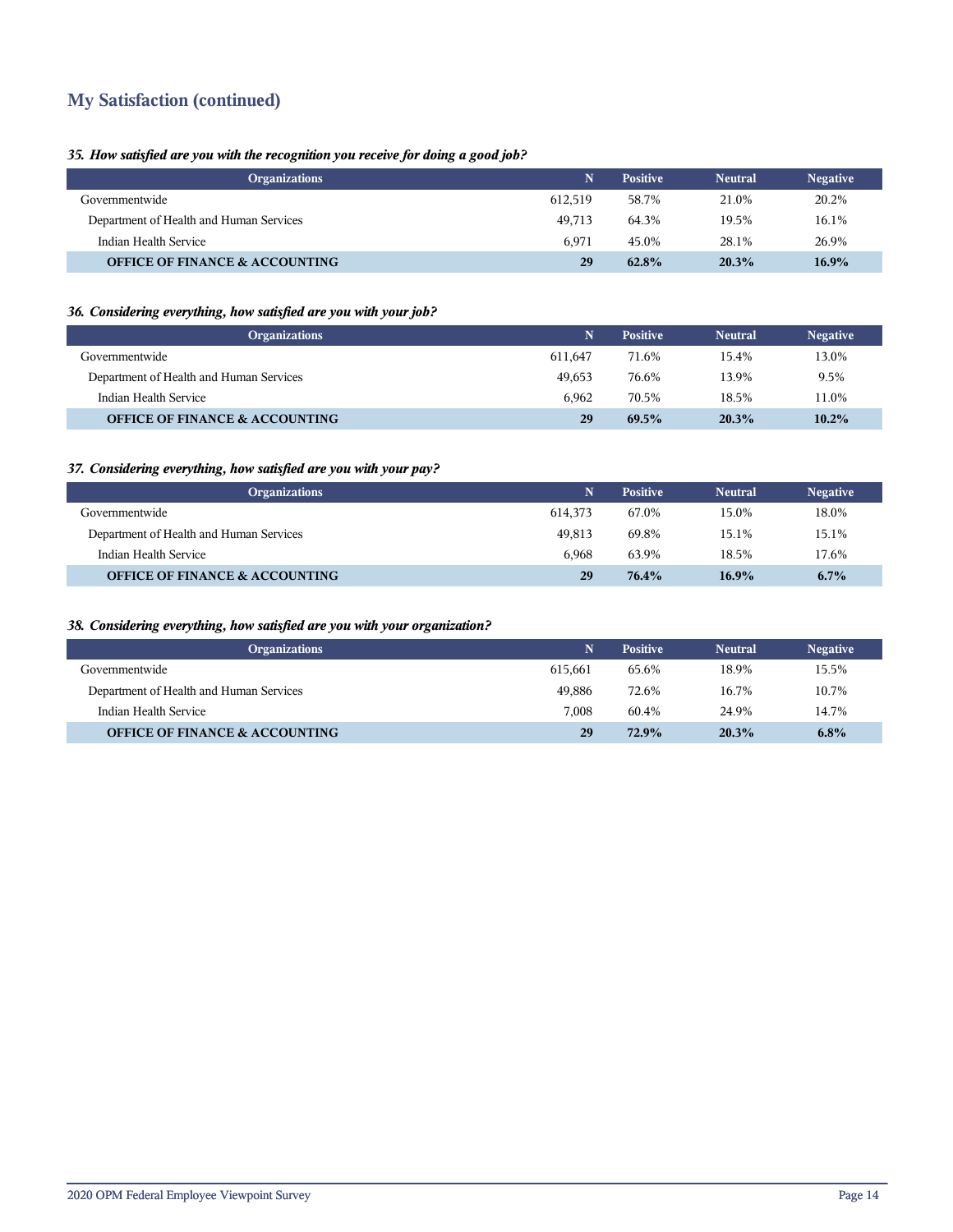### **Telework**

#### *40A. Please select the response that BEST describes your teleworking schedule (1) BEFORE the COVID-19 pandemic.*

|                                           |             | <b>Telework</b>             |          |                                 |                                             |                          |  |  |
|-------------------------------------------|-------------|-----------------------------|----------|---------------------------------|---------------------------------------------|--------------------------|--|--|
| <b>Organizations</b>                      | $\mathbf N$ | <b>Every</b><br>Work<br>Day | 3-4 Days | $1-2$ Days<br>Per Week Per Week | <b>Only 1-2</b><br>Days Per<br><b>Month</b> | <b>Very Infrequently</b> |  |  |
| Governmentwide                            | 606,230     | 3.2%                        | 5.3%     | 15.5%                           | 5.0%                                        | 12.8%                    |  |  |
| Department of Health and Human Services   | 49.449      | 4.8%                        | 8.8%     | 37.4%                           | 5.7%                                        | 11.6%                    |  |  |
| Indian Health Service                     | 6.817       | 3.2%                        | 1.2%     | 2.5%                            | $0.5\%$                                     | 3.1%                     |  |  |
| <b>OFFICE OF FINANCE &amp; ACCOUNTING</b> | 29          | $6.7\%$                     | $10.1\%$ | 47.3%                           | $0.0\%$                                     | $6.7\%$                  |  |  |

#### *40A. Please select the response that BEST describes your teleworking schedule (1) BEFORE the COVID-19 pandemic. (continued)*

|                                           |         | Do Not Telework                                |                                   |                                    |                                         |  |  |
|-------------------------------------------|---------|------------------------------------------------|-----------------------------------|------------------------------------|-----------------------------------------|--|--|
| <b>Organizations</b>                      | N       | <b>Must Be</b><br>Physically<br><b>Present</b> | <b>Technical</b><br><b>Issues</b> | <b>Not Approved</b><br>to Telework | <b>Choose Not to</b><br><b>Telework</b> |  |  |
| Governmentwide                            | 606.230 | 23.7%                                          | 3.4%                              | 19.1%                              | 11.8%                                   |  |  |
| Department of Health and Human Services   | 49.449  | 13.1%                                          | 1.7%                              | 7.6%                               | 9.3%                                    |  |  |
| Indian Health Service                     | 6,817   | 48.8%                                          | 5.8%                              | 22.0%                              | 12.9%                                   |  |  |
| <b>OFFICE OF FINANCE &amp; ACCOUNTING</b> | 29      | $0.0\%$                                        | $0.0\%$                           | 12.2%                              | $16.9\%$                                |  |  |

#### *40B. Please select the response that BEST describes your teleworking schedule (2) DURING the PEAK of the pandemic.*

|                                           |             | <b>Telework</b>                 |             |                                     |                                        |                          |  |
|-------------------------------------------|-------------|---------------------------------|-------------|-------------------------------------|----------------------------------------|--------------------------|--|
| <b>Organizations</b>                      | $\mathbf N$ | <b>Every Work</b><br><b>Day</b> | Per<br>Week | $3-4$ Days 1-2 Days<br>Per.<br>Week | Only $1-2$<br>Days Per<br><b>Month</b> | <b>Very Infrequently</b> |  |
| 608.111<br>Governmentwide                 |             | 59.0%                           | 9.5%        | 5.2%                                | 1.0%                                   | 3.3%                     |  |
| Department of Health and Human Services   | 49.362      | 75.3%                           | 4.8%        | 2.5%                                | 0.5%                                   | 1.7%                     |  |
| Indian Health Service                     | 6.855       | 18.3%                           | 4.8%        | 3.3%                                | 1.0%                                   | 4.0%                     |  |
| <b>OFFICE OF FINANCE &amp; ACCOUNTING</b> | 29          | 100.0%                          | $0.0\%$     | $0.0\%$                             | $0.0\%$                                | $0.0\%$                  |  |

#### *40B. Please select the response that BEST describes your teleworking schedule (2) DURING the PEAK of the pandemic. (continued)*

|                                           |         | Do Not Telework                                |                                   |                                    |                                         |  |  |  |
|-------------------------------------------|---------|------------------------------------------------|-----------------------------------|------------------------------------|-----------------------------------------|--|--|--|
| <b>Organizations</b>                      | N       | <b>Must Be</b><br>Physically<br><b>Present</b> | <b>Technical</b><br><b>Issues</b> | <b>Not Approved</b><br>to Telework | <b>Choose Not to</b><br><b>Telework</b> |  |  |  |
| Governmentwide                            | 608,111 | 16.0%                                          | 1.6%                              | 2.2%                               | 2.2%                                    |  |  |  |
| Department of Health and Human Services   | 49.362  | 9.7%                                           | 1.3%                              | 2.2%                               | 2.0%                                    |  |  |  |
| Indian Health Service                     | 6.855   | 43.6%                                          | 5.9%                              | 10.6%                              | 8.6%                                    |  |  |  |
| <b>OFFICE OF FINANCE &amp; ACCOUNTING</b> | 29      | $0.0\%$                                        | $0.0\%$                           | $0.0\%$                            | $0.0\%$                                 |  |  |  |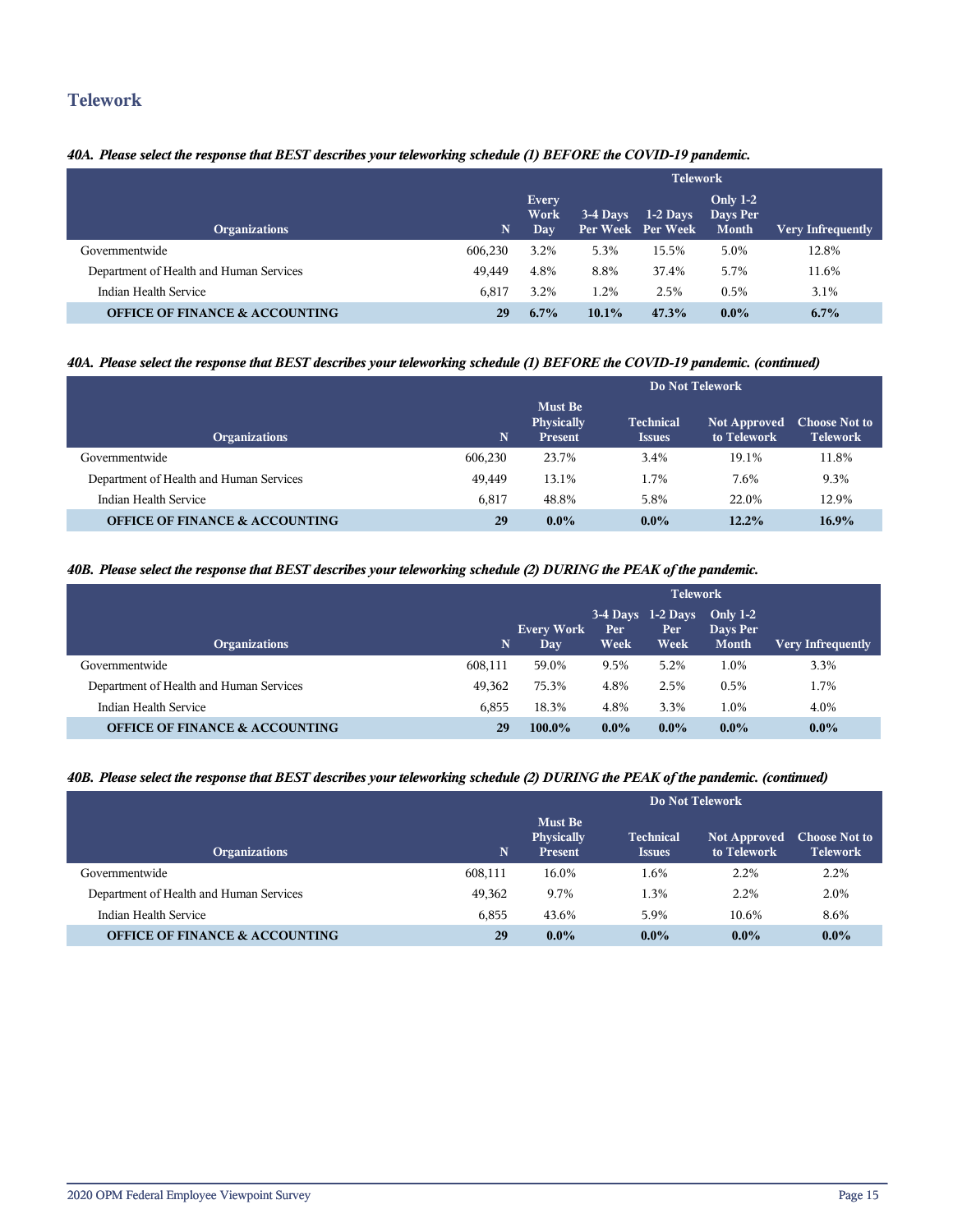## **Telework (continued)**

#### *40C. Please select the response that BEST describes your teleworking schedule (3) AS OF the date you responded to this survey.*

|                                           |         | <b>Telework</b>              |          |                           |                                        |                          |  |
|-------------------------------------------|---------|------------------------------|----------|---------------------------|----------------------------------------|--------------------------|--|
| <b>Organizations</b>                      |         | Every<br>N Work Day Per Week | 3-4 Days | $1-2$ Days<br>Per<br>Week | Only $1-2$<br>Days Per<br><b>Month</b> | <b>Very Infrequently</b> |  |
| Governmentwide                            | 604.562 | 47.3%                        | 11.6%    | 8.0%                      | 1.7%                                   | 3.9%                     |  |
| Department of Health and Human Services   | 49.303  | 69.8%                        | 7.3%     | 4.1%                      | 0.8%                                   | .8%                      |  |
| Indian Health Service                     | 6.783   | 15.6%                        | 4.4%     | 3.4%                      | 1.0%                                   | 3.3%                     |  |
| <b>OFFICE OF FINANCE &amp; ACCOUNTING</b> | 29      | $96.6\%$                     | $0.0\%$  | $0.0\%$                   | $0.0\%$                                | $0.0\%$                  |  |

#### *40C. Please select the response that BEST describes your teleworking schedule (3) AS OF the date you responded to this survey. (continued)*

|                                           |         | Do Not Telework                                |                                   |                                    |                                         |  |  |
|-------------------------------------------|---------|------------------------------------------------|-----------------------------------|------------------------------------|-----------------------------------------|--|--|
| <b>Organizations</b>                      | N       | <b>Must Be</b><br>Physically<br><b>Present</b> | <b>Technical</b><br><b>Issues</b> | <b>Not Approved</b><br>to Telework | <b>Choose Not to</b><br><b>Telework</b> |  |  |
| Governmentwide                            | 604.562 | 18.3%                                          | 1.7%                              | 3.9%                               | 3.5%                                    |  |  |
| Department of Health and Human Services   | 49.303  | 10.3%                                          | 1.3%                              | 2.2%                               | 2.4%                                    |  |  |
| Indian Health Service                     | 6.783   | 45.5%                                          | 5.7%                              | 11.0%                              | 10.0%                                   |  |  |
| <b>OFFICE OF FINANCE &amp; ACCOUNTING</b> | 29      | $0.0\%$                                        | $0.0\%$                           | $0.0\%$                            | 3.4%                                    |  |  |

## **Work-Life**

#### *58. How satisfied are you with the Telework program in your agency?*

| <b>Organizations</b>                      |         | <b>Positive</b> | <b>Neutral</b> | <b>Negative</b> | <b>Choose Not to</b><br>Participate<br>(N) | <b>Not</b><br><b>Available to</b><br>Me<br>(N) | Unaware of<br>Program<br>(N) |
|-------------------------------------------|---------|-----------------|----------------|-----------------|--------------------------------------------|------------------------------------------------|------------------------------|
| Governmentwide                            | 512.728 | 78.4%           | 11.5%          | 10.1%           | 9,996                                      | 70,318                                         | 5,155                        |
| Department of Health and Human Services   | 44.721  | 87.7%           | 7.1%           | 5.2%            | 678                                        | 3,281                                          | 319                          |
| Indian Health Service                     | 3.309   | 60.8%           | 25.6%          | 13.6%           | 396                                        | 2.764                                          | 267                          |
| <b>OFFICE OF FINANCE &amp; ACCOUNTING</b> | 28      | 89.3%           | $3.6\%$        | 7.1%            | $\bf{0}$                                   |                                                | $\bf{0}$                     |

#### *59. Which of the following Work-Life programs have you participated in or used at your agency within the last 12 months? (Mark all that apply)*

| <b>Organizations</b>                      | N       | <b>Alternative</b><br>Work<br><b>Schedules</b> | <b>Health and</b><br><b>Wellness</b><br><b>Programs</b> | Employee<br>Assistance<br>Program - EAP | <b>Child Care</b><br><b>Programs</b> | Elder Care<br><b>Programs</b> | <b>None</b><br>Listed |
|-------------------------------------------|---------|------------------------------------------------|---------------------------------------------------------|-----------------------------------------|--------------------------------------|-------------------------------|-----------------------|
| Governmentwide                            | 594.723 | 48.8%                                          | 18.9%                                                   | 5.6%                                    | 2.8%                                 | 0.5%                          | 41.6%                 |
| Department of Health and Human Services   | 48.694  | 40.9%                                          | 30.4%                                                   | 7.1%                                    | 3.5%                                 | 1.2%                          | 40.3%                 |
| Indian Health Service                     | 6.700   | 26.8%                                          | 29.5%                                                   | 5.3%                                    | 0.8%                                 | 0.5%                          | 52.0%                 |
| <b>OFFICE OF FINANCE &amp; ACCOUNTING</b> | 29      | $46.0\%$                                       | 37.1%                                                   | $6.7\%$                                 | $0.0\%$                              | $0.0\%$                       | 37.1%                 |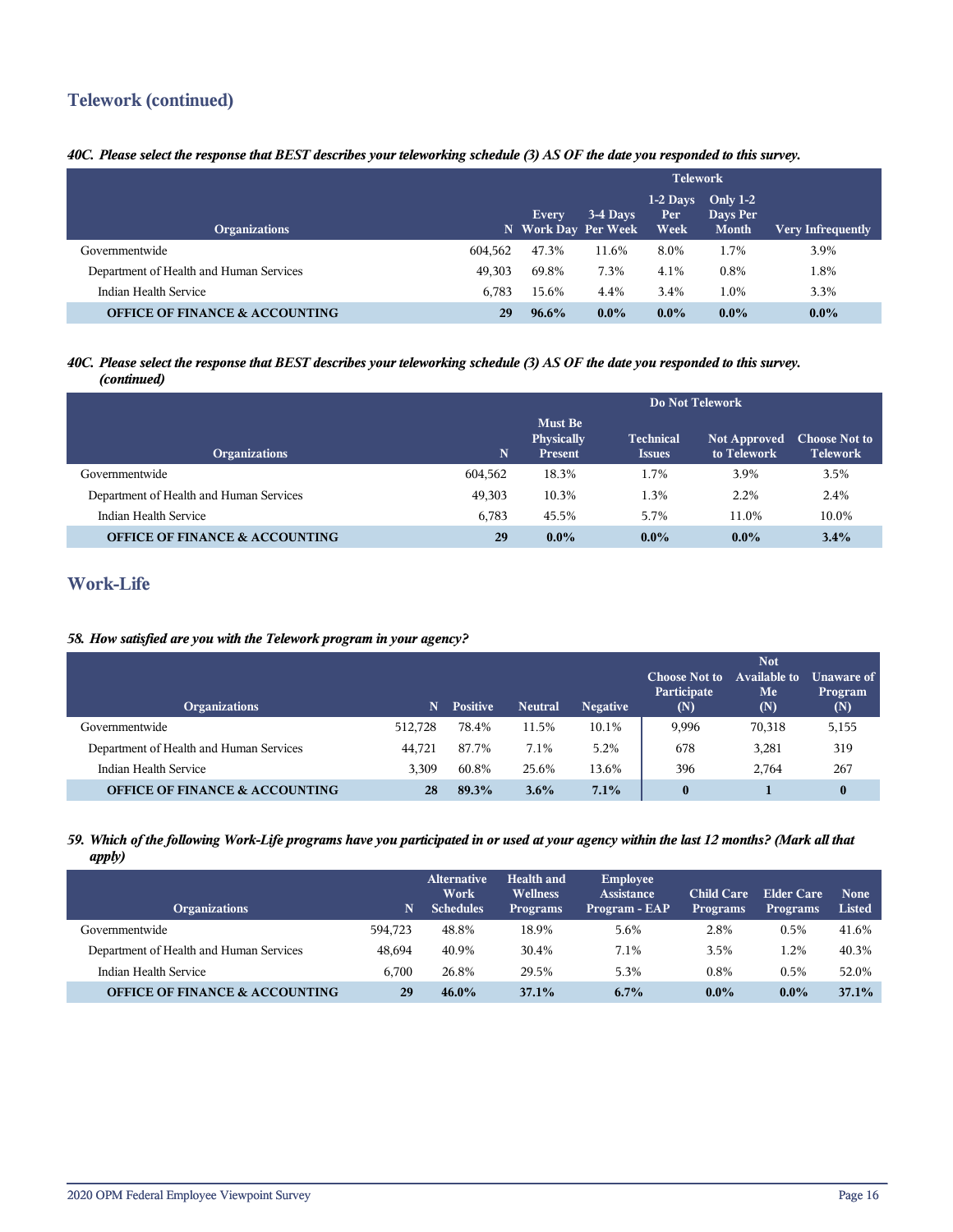## **Work-Life (continued)**

*60. How satisfied are you with the following Work-Life programs in your agency? Alternative Work Schedules (for example, compressed work schedule, flexible work schedule)*

| <b>Organizations</b>                      | N       | <b>Positive</b> | <b>Neutral</b> | <b>Negative</b> | <b>Choose Not to</b><br>Participate<br>(N) | <b>Not</b><br>Available to<br>Me<br>(N) | Unaware of<br><b>Programs</b><br>(N) |
|-------------------------------------------|---------|-----------------|----------------|-----------------|--------------------------------------------|-----------------------------------------|--------------------------------------|
| Governmentwide                            | 420.768 | 82.5%           | 12.1%          | 5.4%            | 92,389                                     | 67,807                                  | 14,558                               |
| Department of Health and Human Services   | 30.784  | 83.8%           | 12.1%          | 4.1%            | 11,534                                     | 5,095                                   | 1,326                                |
| Indian Health Service                     | 3.562   | 63.6%           | 25.6%          | 10.8%           | 608                                        | 2.066                                   | 468                                  |
| <b>OFFICE OF FINANCE &amp; ACCOUNTING</b> | 22      | 82.3%           | 13.2%          | 4.4%            |                                            | $\overline{2}$                          | $\bf{0}$                             |

*61. How satisfied are you with the following Work-Life programs in your agency? Health and Wellness Programs (for example, onsite exercise, flu vaccination, medical screening, CPR training, health and wellness fair)*

| <b>Organizations</b>                      | N       | <b>Positive</b> | <b>Neutral</b> | <b>Negative</b> | <b>Choose Not to</b><br>Participate<br>(N) | <b>Not</b><br><b>Available to</b><br>Me<br>(N) | <b>Unaware of</b><br><b>Programs</b><br>(N) |
|-------------------------------------------|---------|-----------------|----------------|-----------------|--------------------------------------------|------------------------------------------------|---------------------------------------------|
| Governmentwide                            | 366.652 | 63.8%           | 27.1%          | 9.1%            | 125.421                                    | 54,613                                         | 44,877                                      |
| Department of Health and Human Services   | 35,765  | 80.4%           | 16.1%          | 3.4%            | 9,437                                      | 1,684                                          | 1,539                                       |
| Indian Health Service                     | 5.399   | 68.3%           | 25.0%          | 6.7%            | 399                                        | 500                                            | 359                                         |
| <b>OFFICE OF FINANCE &amp; ACCOUNTING</b> | 26      | 85.0%           | $15.0\%$       | $0.0\%$         | $\overline{2}$                             |                                                | $\bf{0}$                                    |

*62. How satisfied are you with the following Work-Life programs in your agency? Employee Assistance Program - EAP (for example, short-term counseling, referral services, legal services, education services)*

| <b>Organizations</b>                      | N       | <b>Positive</b> | <b>Neutral</b> | <b>Negative</b> | <b>Choose Not to</b><br>Participate<br>$(\mathbf{N})$ | <b>Not</b><br><b>Available to</b><br>Me<br>(N) | Unaware of<br><b>Programs</b><br>(N) |
|-------------------------------------------|---------|-----------------|----------------|-----------------|-------------------------------------------------------|------------------------------------------------|--------------------------------------|
| Governmentwide                            | 270.883 | 51.1%           | 42.7%          | 6.3%            | 266,695                                               | 13,796                                         | 42,632                               |
| Department of Health and Human Services   | 21.027  | 58.5%           | 36.6%          | 4.9%            | 23,962                                                | 711                                            | 2,846                                |
| Indian Health Service                     | 3.645   | 45.2%           | 47.7%          | 7.1%            | 2,004                                                 | 346                                            | 708                                  |
| <b>OFFICE OF FINANCE &amp; ACCOUNTING</b> | 20      | 51.5%           | 48.5%          | $0.0\%$         | $\overline{ }$                                        | 2                                              | $\bf{0}$                             |

*63. How satisfied are you with the following Work-Life programs in your agency? Child Care Programs (for example, child care center, parenting classes and support groups, back-up care, subsidy, flexible spending account)*

| <b>Organizations</b>                      | N.      | <b>Positive</b> | <b>Neutral</b> | <b>Negative</b> | <b>Choose Not to</b><br>Participate<br>(N) | <b>Not</b><br><b>Available to</b><br>Me<br>(N) | Unaware of<br><b>Programs</b><br>(N) |
|-------------------------------------------|---------|-----------------|----------------|-----------------|--------------------------------------------|------------------------------------------------|--------------------------------------|
| Governmentwide                            | 174.140 | 36.9%           | 55.6%          | 7.5%            | 300,375                                    | 55,448                                         | 63,609                               |
| Department of Health and Human Services   | 13.821  | 46.2%           | 47.8%          | 5.9%            | 27,328                                     | 3,402                                          | 3,934                                |
| Indian Health Service                     | 2.057   | 28.1%           | 61.8%          | 10.1%           | 1.813                                      | 1.430                                          | 1,396                                |
| <b>OFFICE OF FINANCE &amp; ACCOUNTING</b> | 10      | $20.0\%$        | 80.0%          | $0.0\%$         | 15                                         |                                                |                                      |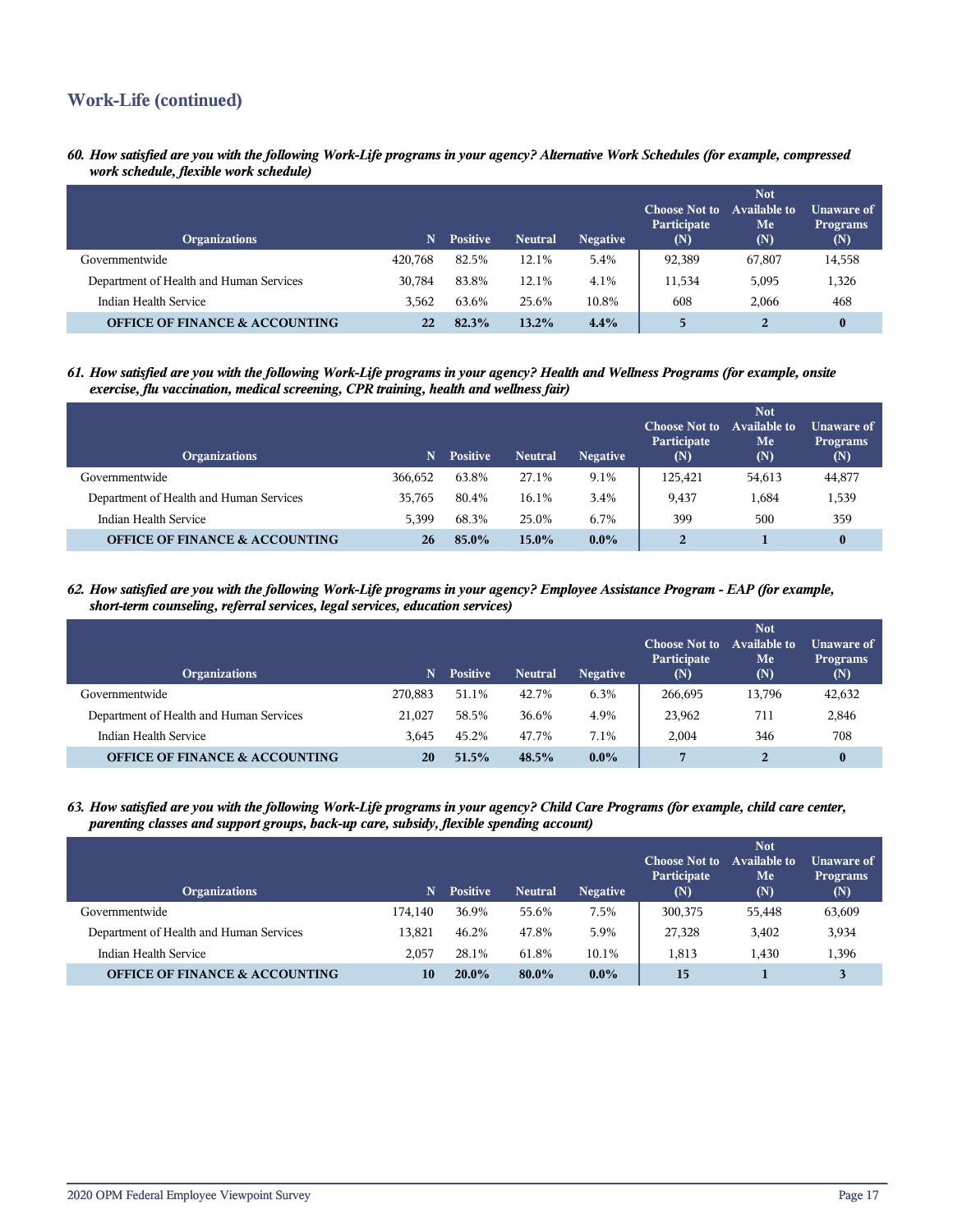## **Work-Life (continued)**

*64. How satisfied are you with the following Work-Life programs in your agency? Elder Care Programs (for example, elder/adult care, support groups, resources)*

| <b>Organizations</b>                      | N       | <b>Positive</b> | <b>Neutral</b> | <b>Negative</b> | <b>Choose Not to</b><br>Participate<br>(N) | <b>Not</b><br>Available to<br>Me<br>(N) | Unaware of<br><b>Programs</b><br>(N) |
|-------------------------------------------|---------|-----------------|----------------|-----------------|--------------------------------------------|-----------------------------------------|--------------------------------------|
| Governmentwide                            | 140.850 | 28.5%           | 66.2%          | 5.3%            | 298,503                                    | 49,768                                  | 101,189                              |
| Department of Health and Human Services   | 1.116   | 38.8%           | 57.2%          | 4.0%            | 27,995                                     | 2,909                                   | 6,319                                |
| Indian Health Service                     | 1.956   | 26.6%           | 64.6%          | 8.8%            | 1.761                                      | 1.290                                   | 1,659                                |
| <b>OFFICE OF FINANCE &amp; ACCOUNTING</b> | Q       | 22.2%           | 77.8%          | $0.0\%$         | 16                                         |                                         | 2                                    |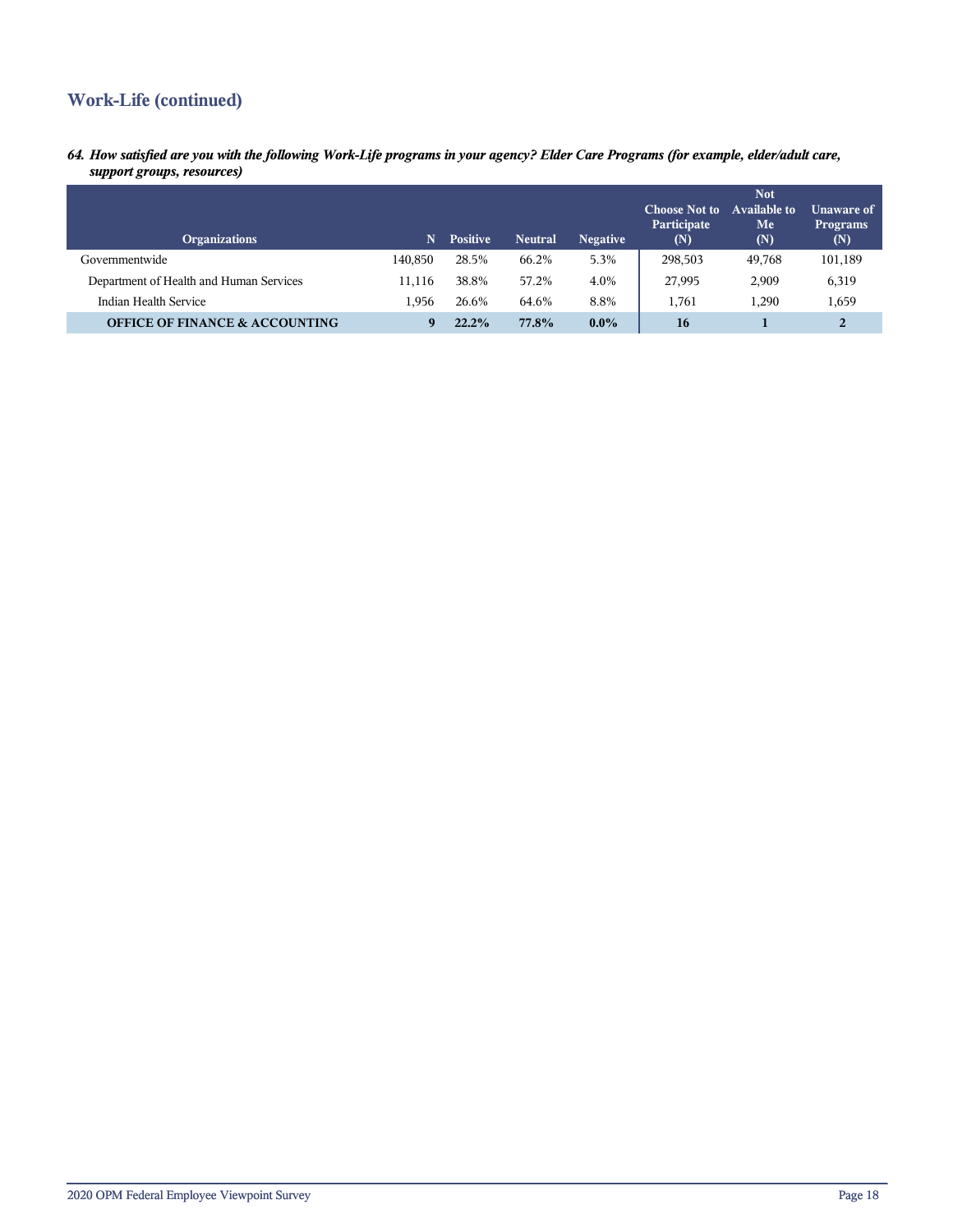## **My Employment Demographics**

#### *Where do you work?*

| <b>Response</b>                                    | $\frac{1}{2}$ |
|----------------------------------------------------|---------------|
| Headquarters                                       | 89.7%         |
| Field                                              | 3.4%          |
| Full-time telework (e.g., home office, telecenter) | 6.9%          |

#### *What is your supervisory status?*

| <b>Response</b> | $\frac{1}{2}$ |
|-----------------|---------------|
| Senior Leader   | $0.0\%$       |
| Manager         | $0.0\%$       |
| Supervisor      | 13.8%         |
| Team Leader     | 10.3%         |
| Non-Supervisor  | 75.9%         |
|                 |               |

#### *What is your pay category/grade?*

| <b>Response</b>                                      | $\frac{0}{0}$ |
|------------------------------------------------------|---------------|
| Federal Wage System                                  | $0.0\%$       |
| GS 1-6                                               | 3.6%          |
| GS 7-12                                              | 14.3%         |
| GS 13-15                                             | 82.1%         |
| Senior Executive Service                             | $0.0\%$       |
| Senior Level (SL) or Scientific or Professional (ST) | $0.0\%$       |
| Other                                                | $0.0\%$       |

#### *What is your US military service status?*

| <b>Response</b>                         | $\frac{0}{0}$ |
|-----------------------------------------|---------------|
| No Prior Military Service               | 89.7%         |
| Currently in National Guard or Reserves | $0.0\%$       |
| Retired                                 | $0.0\%$       |
| Separated or Discharged                 | 10.3%         |

Note: Percentages for demographic questions are unweighted.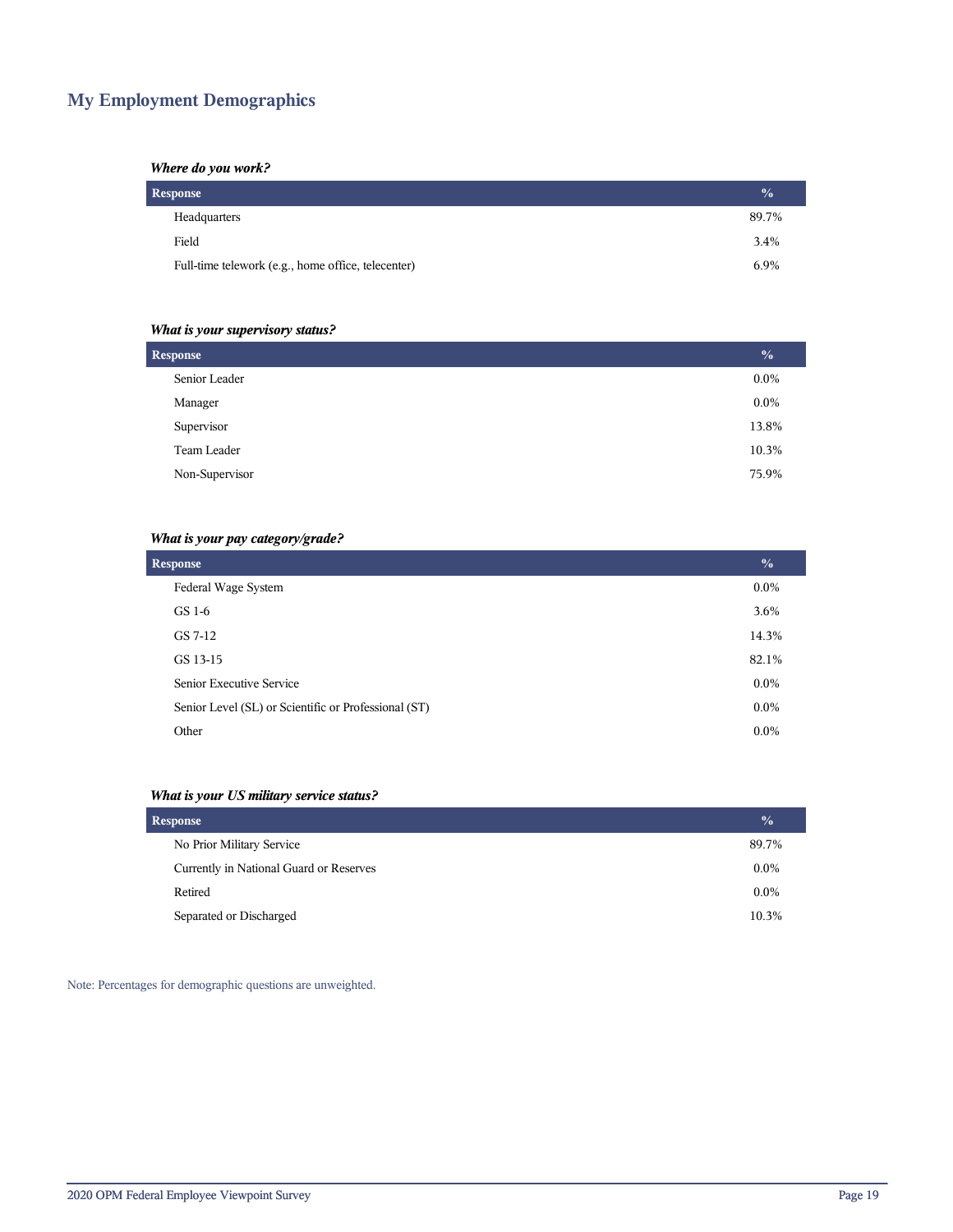## **My Employment Demographics (continued)**

#### *Are you:*

| <b>Response</b>                                                                                                                              | $\frac{0}{0}$ |
|----------------------------------------------------------------------------------------------------------------------------------------------|---------------|
| The spouse of a current active duty service member of the U.S. Armed Forces                                                                  | $0.0\%$       |
| The spouse of a service member who retired or separated from active duty in the U.S. Armed Forces with a<br>disability rating of 100 percent | 3.4%          |
| The widow(er) of a service member killed while on active duty in the U.S. Armed Forces                                                       | $0.0\%$       |
| None of the categories listed                                                                                                                | 96.6%         |

#### *Have you been hired under the Military Spouse Non-Competitive Hiring Authority?*

| Response |                                                                                                                  |  |          |          |  | $\frac{0}{0}$ |
|----------|------------------------------------------------------------------------------------------------------------------|--|----------|----------|--|---------------|
| Yes      |                                                                                                                  |  |          |          |  | $0.0\%$       |
| No       |                                                                                                                  |  |          |          |  | 100.0%        |
| .        | rangement in the contract of the contract of the contract of the contract of the contract of the contract of the |  | $\cdots$ | $\cdots$ |  |               |

*Note: If the response to the previous question on if you are a military spouse was "None of the categories listed," this item was skipped.*

#### *How long have you been with the Federal Government (excluding military service)?*

| <b>Response</b>    | $\frac{0}{0}$ |
|--------------------|---------------|
| Less than 1 year   | $0.0\%$       |
| 1 to 3 years       | $0.0\%$       |
| 4 to 5 years       | 7.1%          |
| 6 to 10 years      | 17.9%         |
| 11 to 14 years     | 10.7%         |
| 15 to 20 years     | 25.0%         |
| More than 20 years | 39.3%         |

#### *How long have you been with your current agency (for example, Department of Justice, Environmental Protection Agency)?*

| <b>Response</b>    | $\frac{0}{0}$ |
|--------------------|---------------|
| Less than 1 year   | $0.0\%$       |
| 1 to 3 years       | 10.7%         |
| 4 to 5 years       | 7.1%          |
| 6 to 10 years      | 32.1%         |
| 11 to 14 years     | 10.7%         |
| 15 to 20 years     | 17.9%         |
| More than 20 years | 21.4%         |

Note: Percentages for demographic questions are unweighted.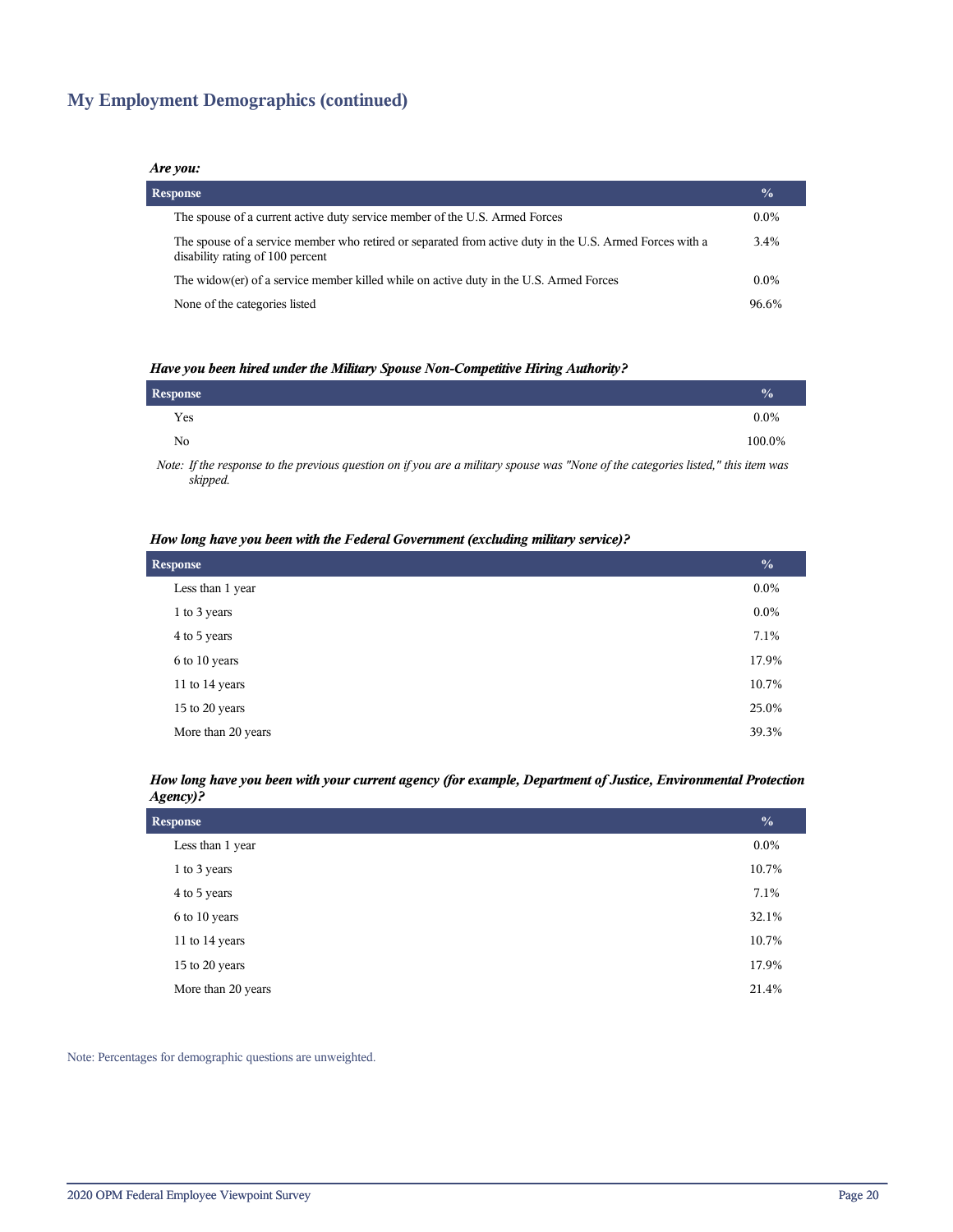## **My Employment Demographics (continued)**

#### *Are you considering leaving your organization within the next year, and if so, why?*

| <b>Response</b>                                         | <b>Before the</b><br>COVID-19<br>pandemic<br>$\frac{0}{0}$ | Today<br>$\frac{0}{0}$ |
|---------------------------------------------------------|------------------------------------------------------------|------------------------|
| No.                                                     | 65.5%                                                      | 67.9%                  |
| Yes, to retire                                          | 10.3%                                                      | 7.1%                   |
| Yes, to take another job within the Federal Government  | 10.3%                                                      | 14.3%                  |
| Yes, to take another job outside the Federal Government | 3.4%                                                       | 3.6%                   |
| Yes, other                                              | 10.3%                                                      | 7.1%                   |

#### *Has your intention to leave your organization within the next year changed because of the COVID-19 pandemic?*

| Response       | $\frac{1}{2}$ |
|----------------|---------------|
| Yes            | 50.0%         |
| N <sub>0</sub> | 50.0%         |

*Note: If the response to your considering leaving your organization did not differ between "Before the COVID-19 Pandemic" and "Today," this item was skipped.*

#### *I am planning to retire:*

| <b>Response</b>   | <b>Before the</b><br>COVID-19<br>pandemic<br>$\frac{0}{0}$ | Today<br>$\frac{0}{0}$ |
|-------------------|------------------------------------------------------------|------------------------|
| Less than 1 year  | 3.4%                                                       | 3.7%                   |
| 1 year            | 6.9%                                                       | 7.4%                   |
| 2 years           | 6.9%                                                       | $0.0\%$                |
| 3 years           | $0.0\%$                                                    | $0.0\%$                |
| 4 years           | 3.4%                                                       | 3.7%                   |
| 5 years           | 10.3%                                                      | 14.8%                  |
| More than 5 years | 69.0%                                                      | 70.4%                  |
|                   |                                                            |                        |

#### *Has your retirement plan changed because of the COVID-19 pandemic?*

| <b>Response</b> |  |  |  |  |  | $\sqrt{a}$ |
|-----------------|--|--|--|--|--|------------|
| Yes             |  |  |  |  |  | 50.0%      |
| No              |  |  |  |  |  | 50.0%      |
| $\mathbf{v}$    |  |  |  |  |  |            |

*Note: If the response to your retirement plans did not differ between "Before the COVID-19 Pandemic" and "Today," this item was skipped.*

Note: Percentages for demographic questions are unweighted.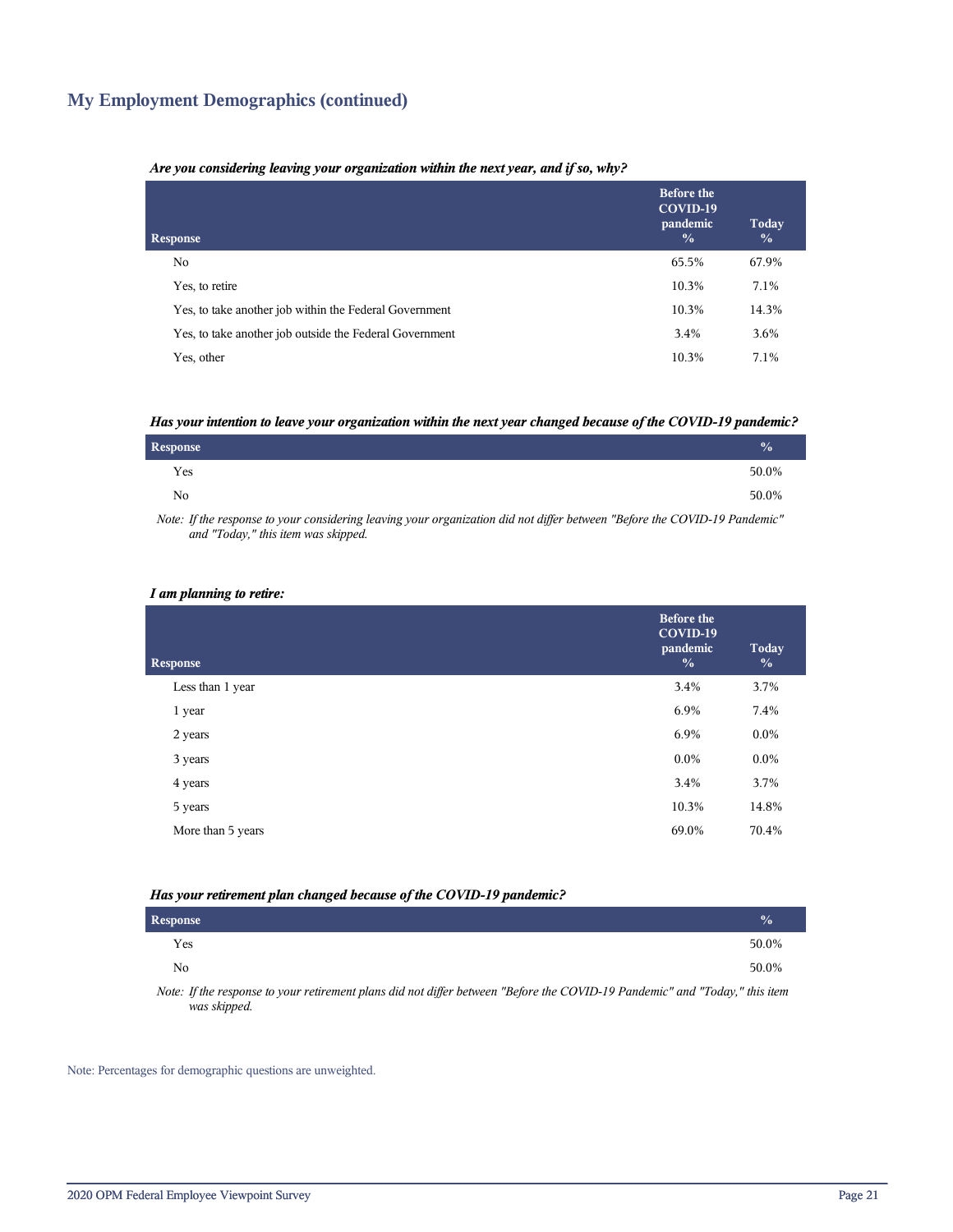## **My Personal Demographics**

| Are you of Hispanic, Latino, or Spanish origin? |  |  |  |
|-------------------------------------------------|--|--|--|
|                                                 |  |  |  |

| Response | $\frac{0}{0}$ |
|----------|---------------|
| Yes      | $0.0\%$       |
| No       | 100.0%        |

#### *Please select the racial category or categories with which you most closely identify.*

| <b>Response</b>                                                                                   | $\frac{0}{0}$ |
|---------------------------------------------------------------------------------------------------|---------------|
| White                                                                                             |               |
| Black or African American                                                                         |               |
| All other races                                                                                   |               |
| Note: All results are suppressed when any single demographic category has fewer than 4 responses. |               |

#### *What is your age group?*

| <b>Response</b>    | $\frac{0}{0}$            |
|--------------------|--------------------------|
| 29 years and under | $\sim$                   |
| 30-39 years old    | $-$                      |
| 40-49 years old    | $-$                      |
| 50-59 years old    | $\overline{\phantom{a}}$ |
| 60 years or older  | --                       |
| .                  |                          |

*Note: All results are suppressed when any single demographic category has fewer than 4 responses.*

#### *What is the highest degree or level of education you have completed?*

| <b>Response</b>                                 | $\frac{0}{0}$ |
|-------------------------------------------------|---------------|
| Less than High School/ High School Diploma/ GED | $0.0\%$       |
| Certification/Some College/Associate's Degree   | 46.2%         |
| Bachelor's Degree                               | 30.8%         |
| Advanced Degrees (Post Bachelor's Degree)       | 23.1%         |

Note: Percentages for demographic questions are unweighted. For confidentiality reasons, percentages for the 'My Personal Demographics' questions may be suppressed. Any suppressed percentages are noted.